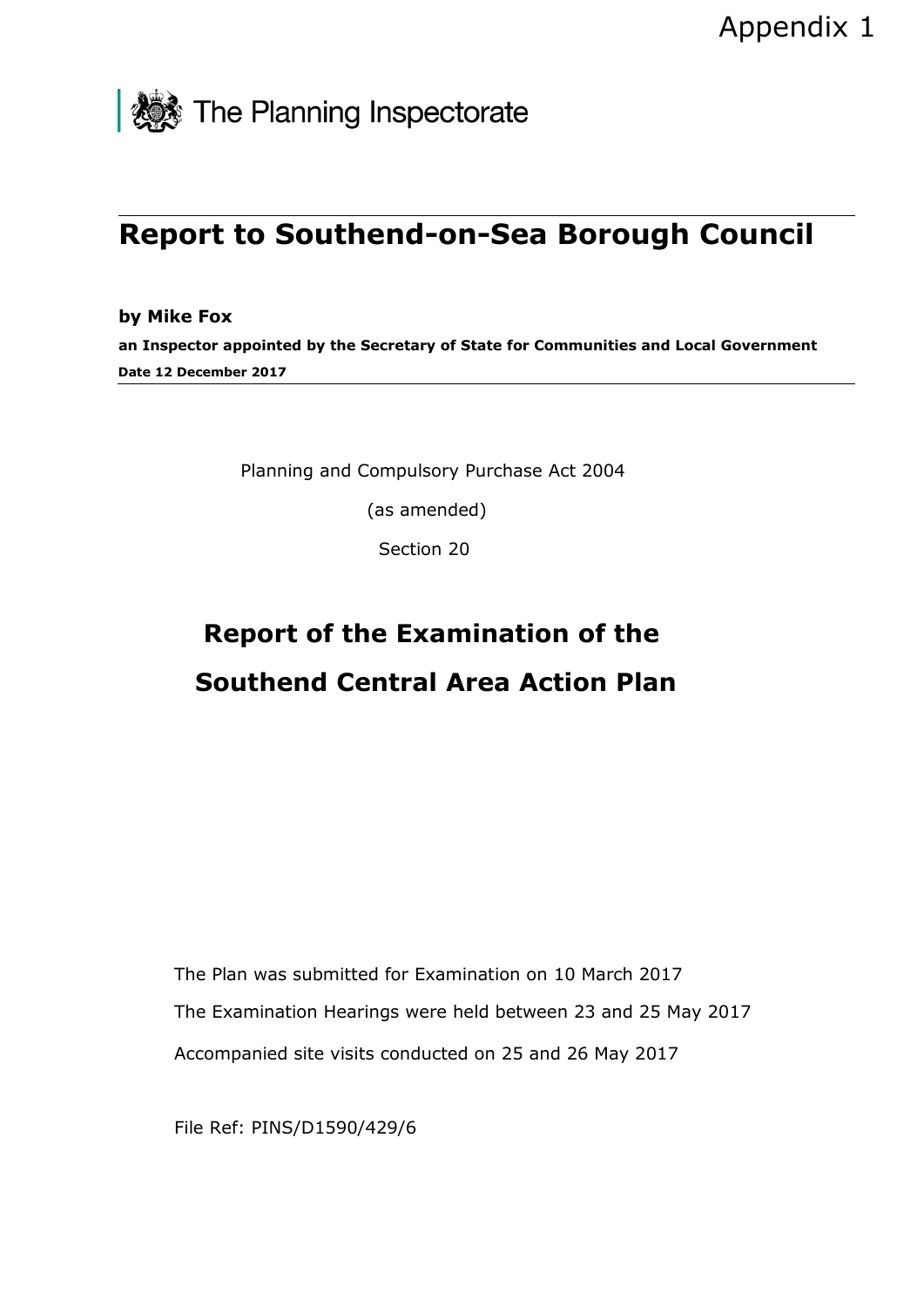# **Abbreviations Used in this Report**

| AA           | Appropriate Assessment                                          |
|--------------|-----------------------------------------------------------------|
| AH           | Affordable Housing                                              |
| <b>DMD</b>   | Development Management Document                                 |
| <b>DTC</b>   | Duty to Co-operate                                              |
| <b>GHA</b>   | <b>Genesis Housing Association</b>                              |
| <b>HRA</b>   | <b>Habitats Regulation Assessment</b>                           |
| <b>IDP</b>   | Infrastructure Delivery Plan                                    |
| <b>LDS</b>   | Local Development Scheme                                        |
| <b>LTP</b>   | Local Transport Plan                                            |
| MM           | <b>Main Modification</b>                                        |
| <b>SA</b>    | Sustainability Appraisal                                        |
| <b>SCAAP</b> | Southend Central Area Action Plan (the Plan being examined)     |
| <b>SCG</b>   | <b>Statement of Common Ground</b>                               |
| <b>SCI</b>   | Statement of Community Involvement                              |
| <b>SSSI</b>  | Site of special scientific importance (for nature conservation) |
| <b>SUFC</b>  | Southend United Football Club                                   |
| The          | National Planning Policy Framework (NPPF)                       |
| Framework    |                                                                 |
| <b>VMS</b>   | Variable Messaging Sign (a controlled parking operating system) |
|              |                                                                 |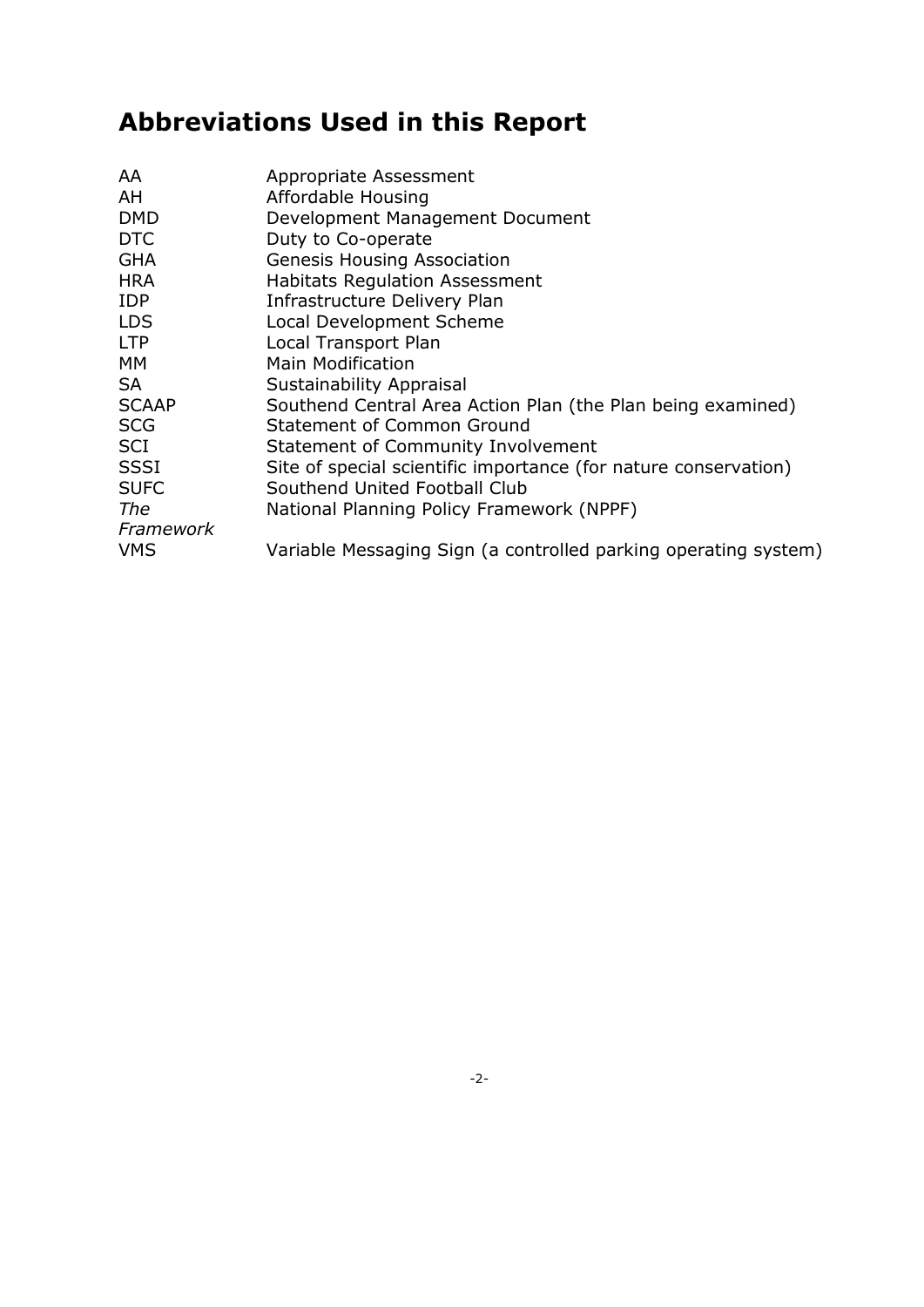# **Non-Technical Summary**

This report concludes that the Southend Central Area Action Plan (SCAAP) provides an appropriate basis for the planning of the Central Area of the Borough over the plan period to 2021, providing a number of main modifications [MMs] are made to it. Southend-on-Sea Borough Council has specifically requested me to recommend any MMs necessary to enable the plan to be adopted.

All of the MMs concern matters that were discussed at the Examination Hearings. Following the Hearings, the Council prepared a schedule of the proposed modifications. The MMs were subject to public consultation over a six week period. I have recommended their inclusion in the Plan after considering all the representations made in response to consultation on them.

The Main Modifications can be summarised as follows:

- Secure a strong emphasis on supporting **town centre viability and vitality**, as the first preference for retail development, whilst protecting the living conditions of residents in the town centre primary shopping area from undue noise and disturbance, and increasing retail flexibility where appropriate;
- Within the Plan's strategy to promote sustainable travel, address the issue of **car parking access and capacity**, especially in Central Area South, by (i) identifying an established base for assessing the public car parking capacity of the area within 10 minutes' walking distance of the seafront (to be defined on a map); (ii) requiring adequate replacement for car parking lost to development within this area; and (iii) setting out the car parking requirements to meet the needs of new development;
- Ensure that the proposed regeneration of the **Baxter Avenue Opportunity Site** meets the needs of both existing and future residents in this area;
- Amend the **Seafront Policy Area** by (i) emphasising the importance of car parking to the vitality and viability of the Seafront as part of an integrated approach to new development; (ii) not normally permitting development south of the sea wall where key nature conservation sites or foreshore views would be adversely affected; and (iii) ensuring new lighting is sensitive to the foreshore; and
- Secure **strong environmental protection** by (i) ensuring all future activity and development should give appropriate weight to international, European, national and local nature conservation designations; (ii) protecting SSSIs and locally designated sites which have an important role in meeting overall biodiversity targets and contributing to the public enjoyment of nature conservation; (iii) not permitting development proposals that will result in significant harm to the foreshore designations; and (iv) requiring no unacceptably harmful impact from waterfront development on the nature conservation objectives of Benfleet and Southend Marshes Special Protection Area, Ramsar and SSSI.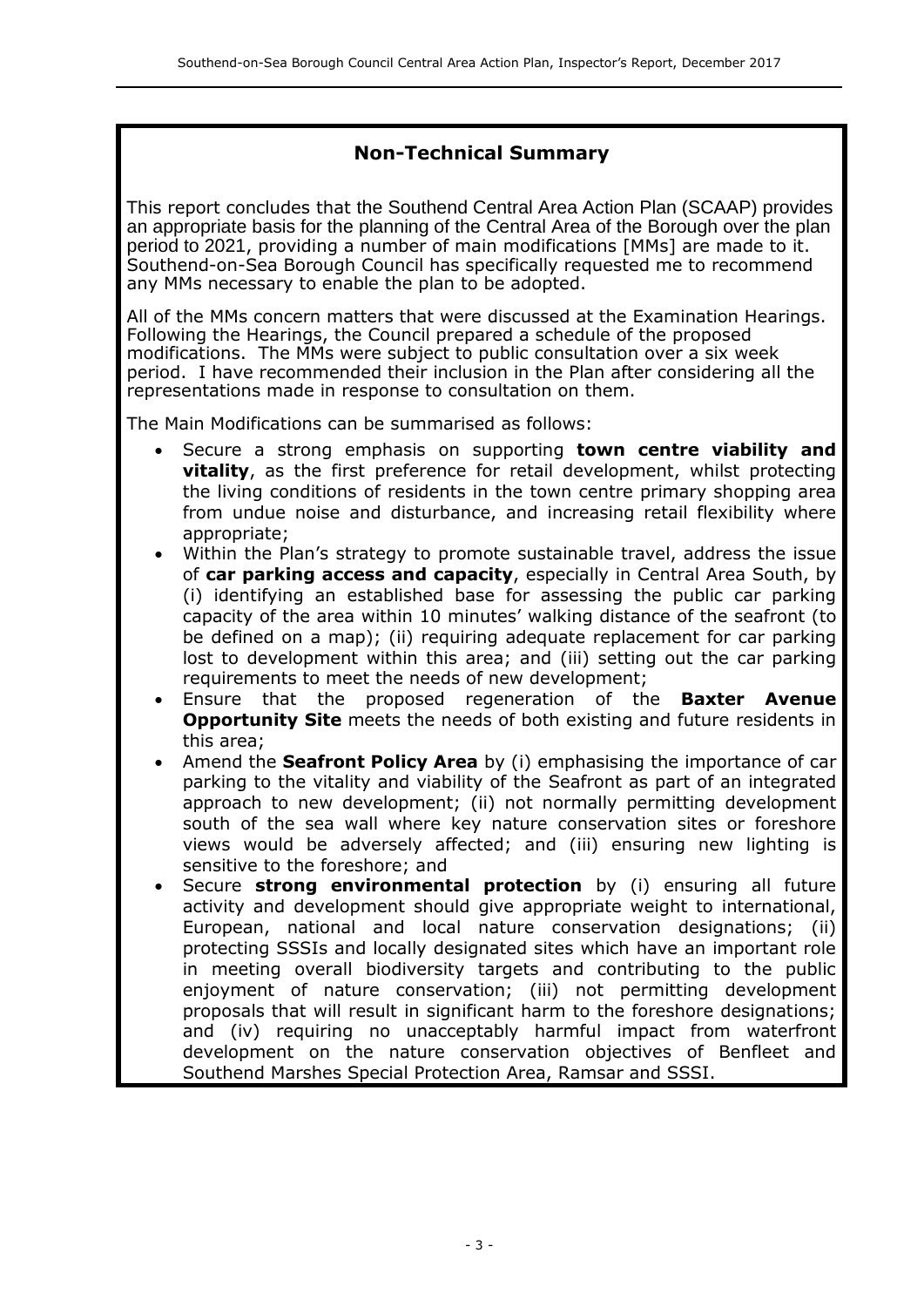# **Introduction**

- 1. This report contains my assessment of the Southend Central Area Action Plan (SCAAP) in terms of Section 20(5) of the Planning & Compulsory Purchase Act 2004 (as amended). It considers firstly whether the Plan's preparation has complied with the Duty to Co-operate (DTC), in recognition that there is no scope to remedy any failure in this regard. It then considers whether the Plan is sound and whether it is compliant with the legal requirements. The National Planning Policy Framework, or the Framework<sup>1</sup> (paragraph 182) makes clear that to be sound, a Local Plan should be positively prepared; justified; effective; and consistent with national policy.
- 2. The starting point for the Examination is the assumption that the local authority has submitted what it considers to be a sound plan. The basis for my Examination is the submitted draft plan of November 2016<sup>2</sup>.
- 3. My report deals with the main modifications that are needed to make the Plan sound and legally compliant and they are identified in bold in the report (**MM**). In accordance with section 20(7C) of the 2004 Act, the Council requested that I should recommend any modifications needed to rectify matters that make the Plan unsound/not legally compliant and thus incapable of being adopted. These main modifications are set out in the Appendix.
- 4. The main modifications that are necessary for soundness all relate to matters that were discussed at the Examination Hearings. Following these discussions, the Council prepared a schedule of proposed main modifications and this schedule has been subject to sustainability appraisal and public consultation for six weeks. I have taken account of the consultation responses in coming to my conclusions in this report and in this light I have made some amendments to the detailed wording of the main modifications and added consequential modifications where these are necessary for consistency or clarity. None of these amendments significantly alters the content of the modifications as published for consultation or undermines the participatory processes and sustainability appraisal that have been undertaken.

# **Policies Map**

- 5. The Council must maintain an adopted policies map which illustrates geographically the application of the policies in the adopted development plan. When submitting a local plan for examination, the Council is required to provide a submission policies map showing changes to the adopted policies map that would result from the proposals in the submitted local plan. In this case, the submission policies map comprises the set of plans identified as Maps 1 to 6, including Map 2, which identifies the SCAAP Boundary and Policy Areas.
- 6. The policies map is not defined in statute as the development plan document and so I do not have the power to recommend main modifications to it.

<sup>1</sup> DCLG: National Planning Policy Framework (*the Framework*); March 2012.

<sup>2</sup> Examination Document SD1.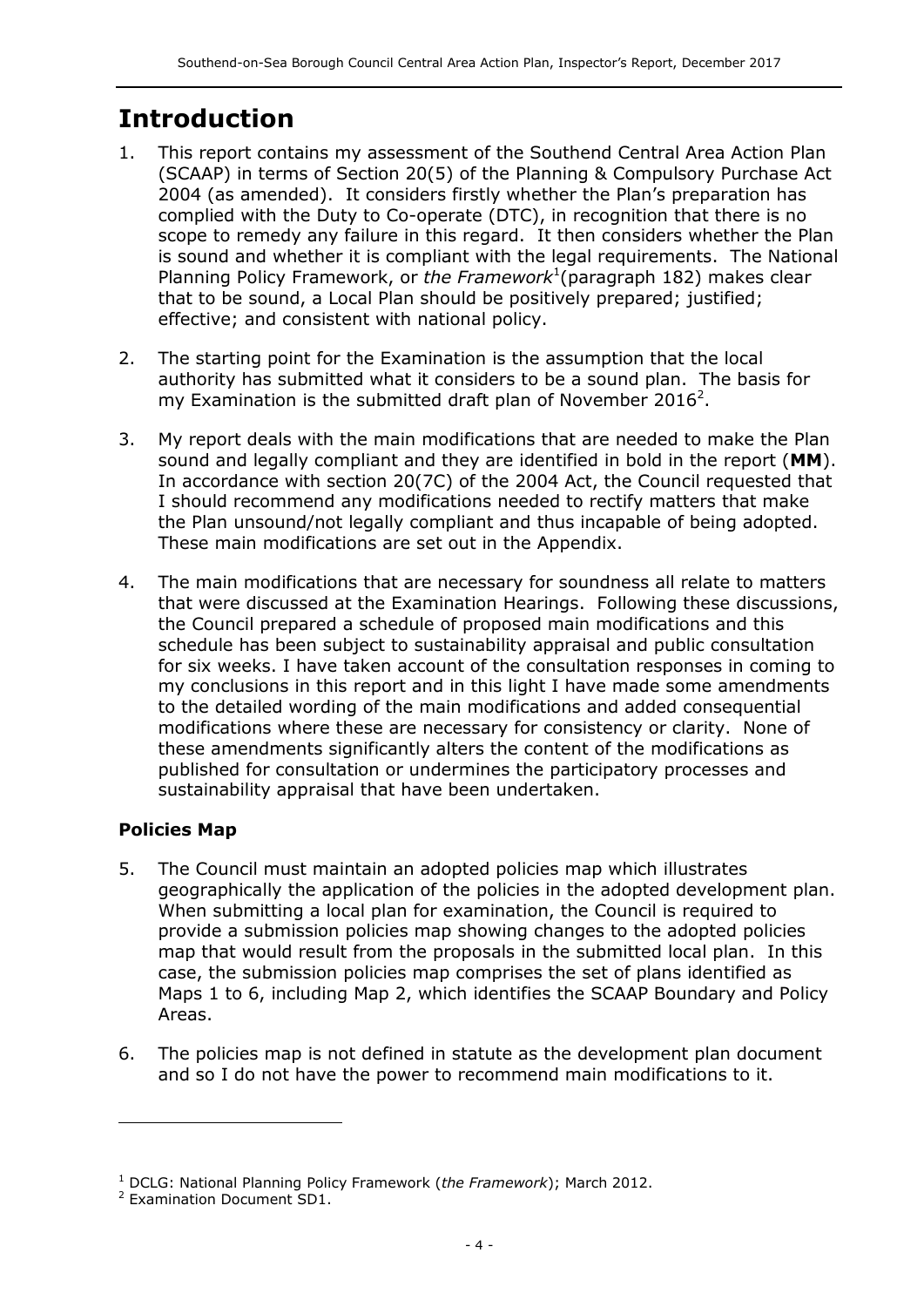However, one of the published MMs to the Plan's policies requires further corresponding changes to be made to the policies map.

This further change to the policies map (MM7), entitled Key Visitor Car Parks, was published for consultation alongside the MMs.

7. When the Plan is adopted, in order to comply with the legislation and give effect to the Plan's policies, the Council will need to update the adopted policies map to include the change proposed in MM7.

# **Assessment of Duty to Co-operate**

- 8. Section s20(5)(c) of the 2004 Act requires that I consider whether the Council complied with any duty imposed on them by section 33A of the 2004 Act in relation to the Plan's preparation.
- 9. The Council states that it has prepared the Plan in close liaison with its neighbouring local authorities and stakeholders, including service providers and statutory agencies, none of which have objected to the Plan. These are set out in detail in its Duty to Cooperate (DTC) Statement<sup>3</sup>, in accordance with Regulation 4 of the Town and Country Planning (Local Planning) (England) Regulations 2012.
- 10. Within this context I agree with the Council that there are no strategic matters included in the Plan which are at variance with the Core Strategy, although it is noted that the Core Strategy predates DTC. However, it is clear from the Council's submissions and broad support from neighbouring local authorities and key providers of infrastructure, that the Core Strategy was prepared in accordance with the principles set out in the DTC. As the Council's DTC statement states, "The principle of joint or cross-boundary working on strategic matters in order to achieve positive outcomes is well established in Southend"<sup>4</sup> . Table 1 of the document also sets out all the strategic/crossboundary issues which are related to the SCAAP policies.
- 11. In view of the above considerations, I am satisfied that where necessary the Council has engaged constructively, actively and on an on-going basis in the preparation of the Plan and that the DTC requirement has therefore been met.

# **Assessment of Soundness**

# **Background**

j

12. The Borough of Southend-on-Sea (population  $179,800^5$ ) comprises the main town of Southend, together with Leigh-on-Sea and Shoeburyness. All three towns extend to the shoreline of the Thames Estuary where they are conjoined into a continuous urban area. The SCAAP covers the town centre and principal tourism and employment areas of the Borough. The Borough is committed to rejuvenating its economy, including tourism which is primarily geared towards

<sup>&</sup>lt;sup>3</sup> Examination Document SD11.

<sup>4</sup> Document SD11, paragraph 3.1.

<sup>5</sup> Source NOMIS (Census statistics) 2016.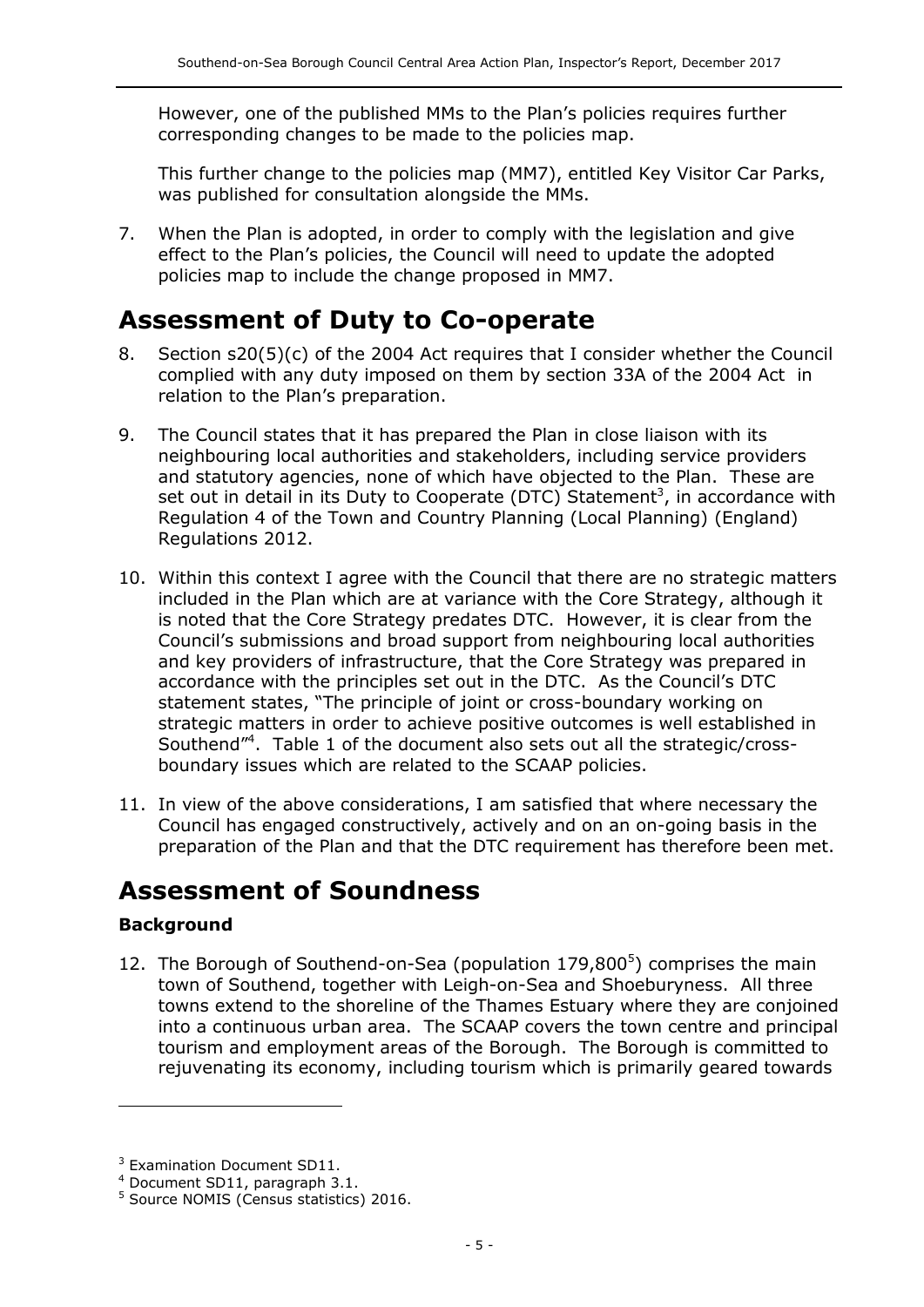day trippers, whilst developing other commercial enterprises, including those based at its small but expanding airport. As the Council stated at the Hearings, it has a good track record on delivery of ambitious development projects and is actively planning further regeneration and growth within the Central Area of Southend.

13. The Borough is set to grow in the period to 2021 and the strategic parameters for this have been set by its Core Strategy<sup>6</sup>, (adopted December 2007). The Council is currently preparing its Borough-wide replacement plan, for the period to 2037 in concert with its neighbouring South Essex authorities.

# **Main Issues**

j

14. Taking account of all the representations, written evidence and the discussions at the Examination Hearings, I have identified seven main issues upon which the soundness of the Plan depends.

### **Issue 1 – Does the Plan provide the most appropriate spatial framework for the development of the Central Area over the plan period?**

# *The spatial context, including the adopted Southend Core Strategy*

- 15. The Plan largely reflects the vision, objectives and spatial thrust of the Core Strategy, although two aspects became apparent during the Plan's preparation. Firstly, the Core Strategy provides for 2,474 additional dwellings over the plan period (2001-2021). Taking account of current completions  $(1,087)$  and identified sites for new dwellings  $(2,157 - 68\%$  of which have planning permission), it is already clear that the Core Strategy housing provision for the Borough has been exceeded by some 770 dwellings.
- 16. The Council's Infrastructure Delivery Plan (IDP) has considered the potential effects of this over-delivery and the Council has concluded that any impacts on the existing and planned infrastructure can be satisfactorily addressed. Secondly, this additional housing provision will make a positive contribution towards meeting future needs in accordance with the findings of the Strategic Housing Market Assessment and the emerging policy thrust of the Government's recent Housing and Planning White Paper<sup>7</sup>. This difference in housing provision does not undermine the thrust of the Core Strategy or the objectives of national housing policy, as expressed in paragraph 47 of *the Framework*, which states that local planning authorities should boost significantly the supply of housing.
- 17. The second main difference between the Plan and the Core Strategy relates to the jobs target, which is more challenging. The Core Strategy identifies central Southend as the primary focus for regeneration and growth in the Borough, seeking to provide 6,500 new jobs within the Town Centre and Central Area, plus a further 750 new jobs within the Seafront. Over the first five years of the Core Strategy (2007-2012), jobs within the Central Area have broadly remained neutral or have declined, although there has been a year-

<sup>6</sup> SBC: Southend-on-Sea Core Strategy; December 2007.

 $<sup>7</sup>$  DCLG: Fixing our broken housing market – Housing and Planning White Paper; December 2016.</sup>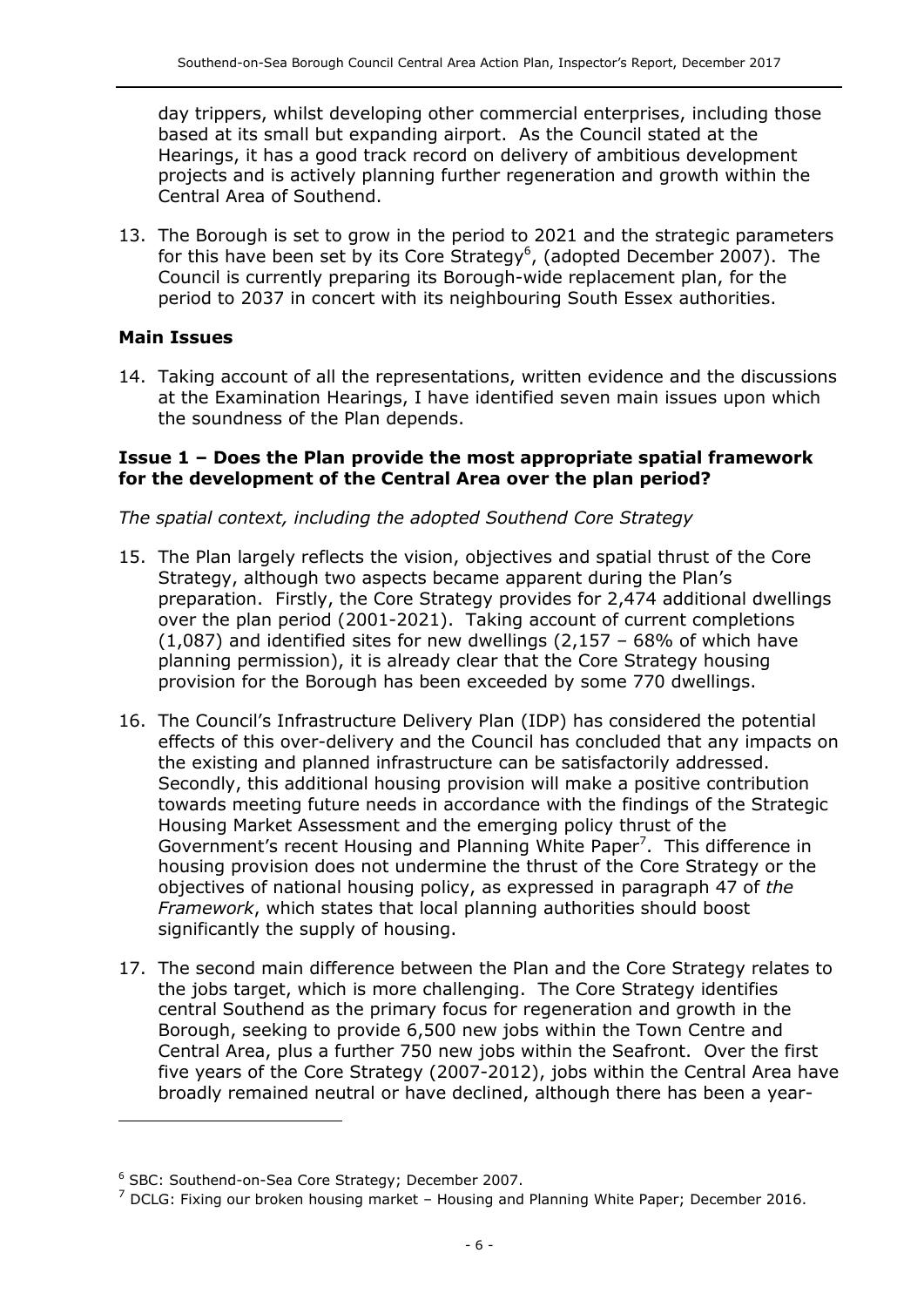#### on-year increase since  $2012^8$ .

- 18. Although it now appears unlikely that the Core Strategy employment provision will be met within the plan period (to 2021), the Plan seeks to maximise employment opportunities and act as a catalyst and driver for investment. It does this through identifying suitable sites for the establishment and expansion of businesses; the Policy Areas and defined Opportunity Sites bear testament to this approach.
- 19. The vision of the Plan, including the 'City by the Sea' concept<sup>9</sup>, builds on the Core Strategy aim to secure a major focus on regeneration and long term sustainability of Southend as a significant urban area. The proposed modification to include an additional strategic objective – to support the viability and vitality of the town centre and encourage investment in the Central Area **[MM1]** – is necessary to complement the existing suite of strategic objectives in the Plan and make it consistent with national policy. Subject to this modification, the Plan's strategic framework is sound and it is consistent with the strategic priorities which are set out in the Core Strategy.

#### *Issue 1 - Conclusion*

20. Subject to the proposed modification, I consider that the Plan provides the most appropriate spatial framework for the development of Southend Central Area over the plan period.

#### **Issue 2 – Does the Plan provide a sustainable framework for the development of the local economy, including retailing, business and tourism, in the Central Area over the plan period? Does it provide a framework for a sustainable balance between the provision of housing and jobs?**

#### *Retailing*

-

21. The Plan's strategy takes a pragmatic approach towards retail growth through making provision for incremental increases and encouraging the take up of the large amount of existing vacant floorspace in the town centre, rather than through an emphasis on major retail allocations. Concern was expressed that the matter of the large number of vacant properties in the town centre should be addressed in more detail in the Plan through a Vacancy Strategy, and a suggested list of the actions which could form part of such a strategy was submitted $10$ . I consider that this strategy could be helpful, and there is nothing to stop its adoption by the Council as part of the implementation of the Plan. However, I do not regard the inclusion of this strategy as fundamental to the soundness of the Plan, and it is not therefore necessary for it to be the subject of a proposed modification.

<sup>8</sup> SBC: SCAAP Topic Paper 3: Employment, Business and Investment; March 2017 – see Table 2 Net change in workplace jobs in Southend (IDBR) [Examination Document SD16].

<sup>&</sup>lt;sup>9</sup> SCAAP, paragraph 28, first bullet point [Examination Document SD1].

<sup>&</sup>lt;sup>10</sup> Additional Document 4a in response to Inspector's Further Questions: Proposed Modification outlining proposed Vacancy Strategy, from Indigo; 3 July 2017 [Examination Document REP-711-1].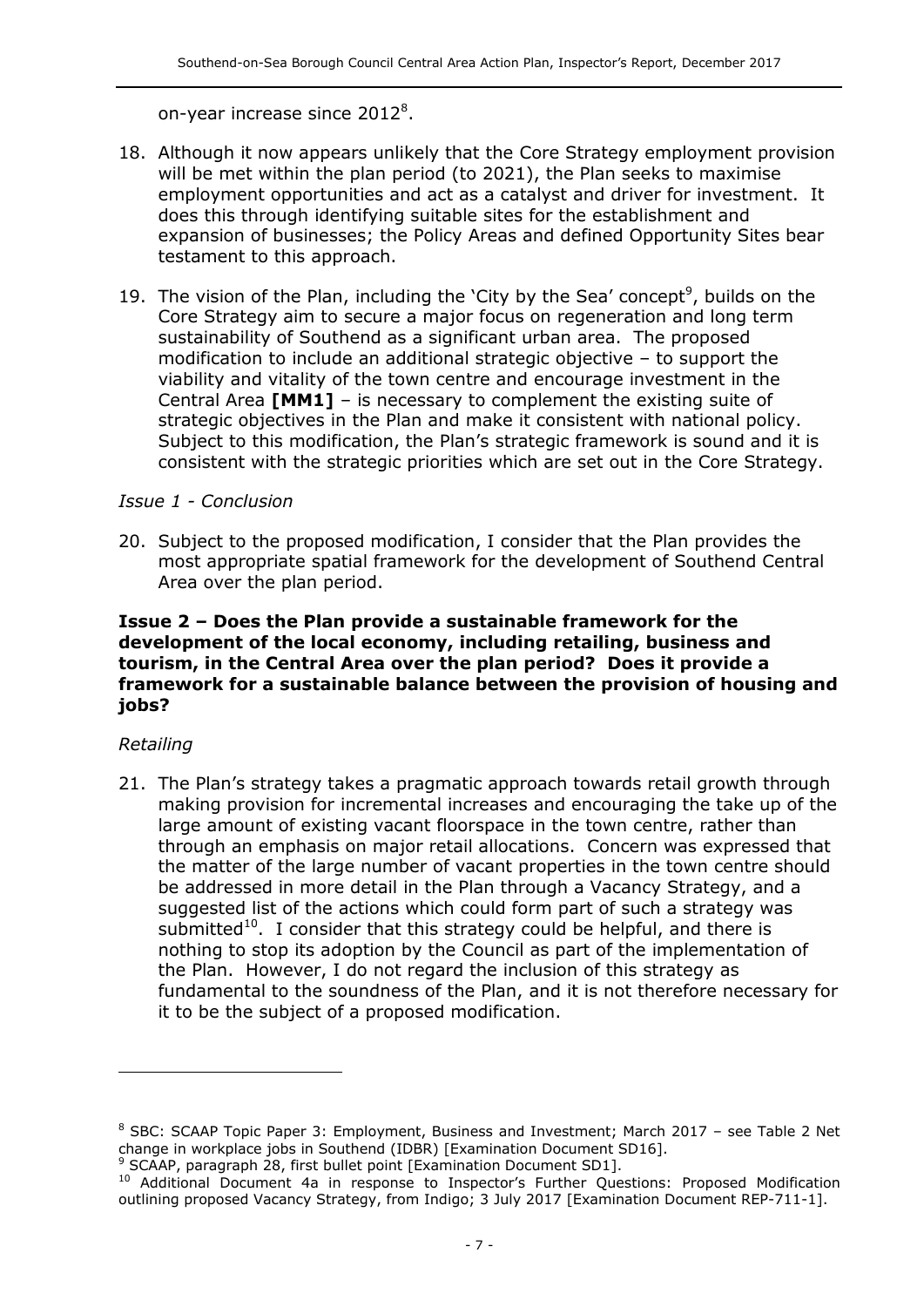- 22. I have no soundness issues with the Council's approach to setting a framework for development in the town centre. Policy DS1, which aims to deliver a prosperous retail centre, maintains the same town centre shopping area as defined in the 1994 Local Plan Proposals Map, which is focused on the long, linear High Street, anchored by the Victoria Shopping Centre to the north and The Royals Shopping Centre to the south.
- 23. The proposed modification to the policy, to ensure that the town centre remains the first preference for all forms of retail development and for other town centre uses to support the centre's viability and vitality and encourage investment **[MM2]** is necessary to ensure that the Plan retains the primacy of the centre and is in line with national policy.
- 24. The Plan, based on the recommendations of a technical report on the management of designated shopping frontages $^{11}$ , redraws the primary and secondary shopping frontages, replacing all the primary designations that are not located on the High Street and ground floor of the Victoria and Royals shopping centres with secondary shopping frontages.
- 25. The Plan also replaces the existing ground floor primary frontage on the western side of the southern section of High Street (between Heygate Avenue and Pier Hill) with secondary frontage. Although concerns are expressed from some retailers that this change is unnecessary, I agree with the Council's explanation that the majority of this section of High Street is already occupied by non-A1 uses, as conclusively demonstrated on the shopping frontage plan<sup>12</sup> which was submitted by the Council at the Hearings, and that this section has the potential to provide a vibrant and diverse transition between the High Street and the Central Seafront.
- 26. The rationale for requiring at least 60% retail use within the town centre primary shopping frontage is based on the above technical report. The figure was not challenged by any representations and I consider it to be justified and realistic for Southend town centre, which among other considerations gives the Plan flexibility to address the serious issue of vacant properties in the town centre, particularly within the primary frontage areas.
- 27. The proposed modification to policy DS1 addresses the twin issues of promoting the evening economy and safeguarding the living conditions of those living or working in the vicinity, for example in relation to undue noise or disturbance **[MM3]**. The modification is necessary for the policy to promote the town centre as a living as well as a working environment.

#### *Tourism*

j

28. The Plan states that: "Southend Central Area will continue to be the primary focus for further enhancement of tourism…..This will build on the town's role

 $11$  SBC Technical Report – The Management of Designated Town centre Shopping Frontages; November 2016.

 $12$  Additional Document 5 in response to Inspector's Further Questions - Southend Shopping Frontages Plan showing A1 and non-A1 uses by section [Examination Document 035].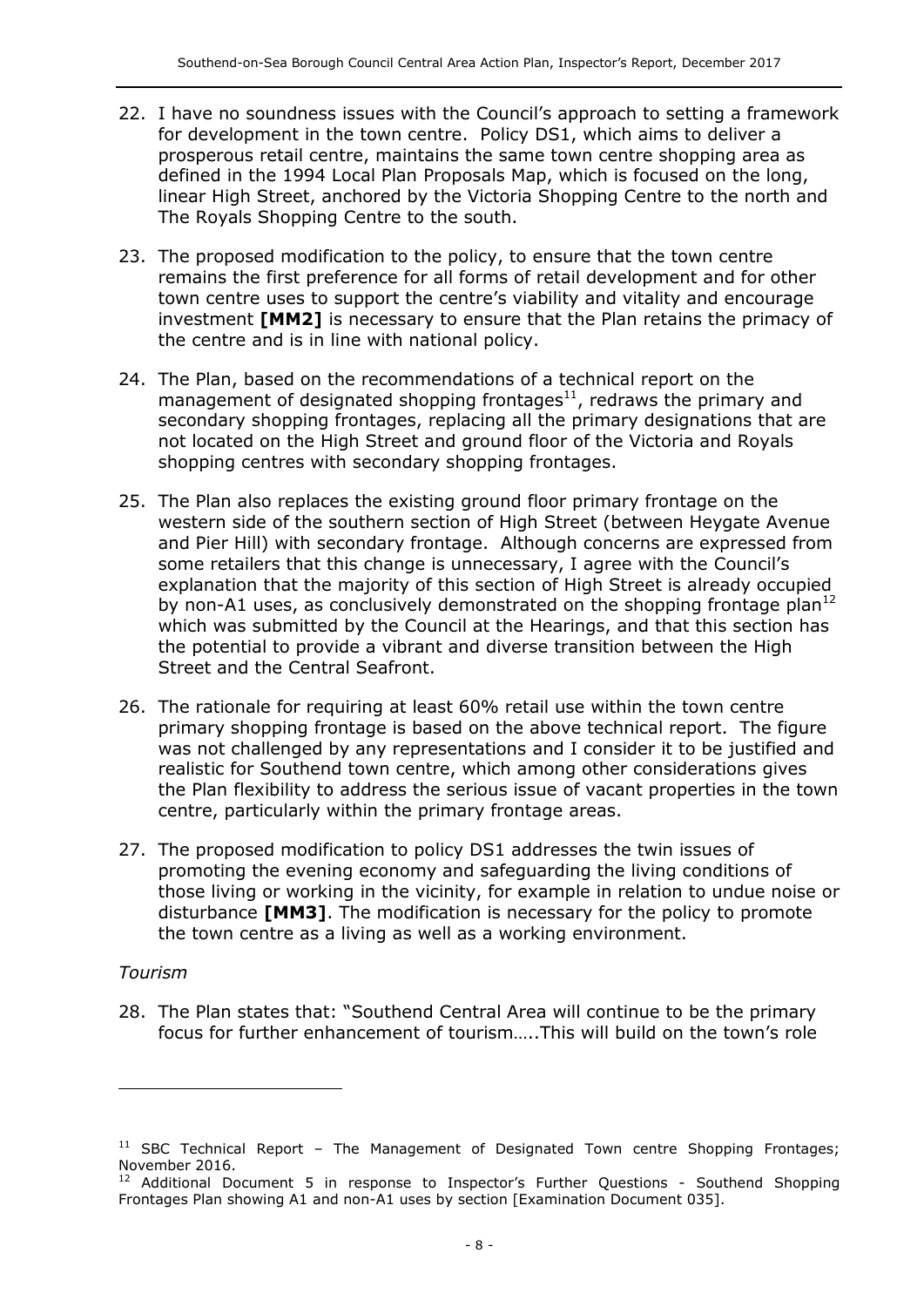as a major destination resort..." $^{13}$  12% of the Borough's employment is directly linked to tourism, whilst there is also a 'knock-on' effect on other employment sectors. The Plan and the Council's Hearing Statement<sup>14</sup> both explain that the Council considers tourism to be an important economic driver which gives the town its identity.

- 29. Core Strategy policy CS1 promotes a diverse range of tourism facilities, complemented by a regenerated retail/leisure offer in the town centre. The Plan aims to complement the day visitor market by increasing opportunities for overnight and longer stays; this is considered to be a reasonable objective as well as being realistic, given the recent success in attracting high quality hotel accommodation to the town.
- 30. Some representors on behalf of the tourism industry express concern that the Council's plans to broaden its base into a longer stay emphasis would impact on the vulnerability of the day tripper market, which accounts for 96% of total visitors to Southend<sup>15</sup>. The Council's view is that the overnight visitors complement the day visitors, and both contribute to the wider economy. I agree with this view for the reasons I have already expressed.
- 31. In relation to Seaways (Opportunity Site CS1.2) some representations state that the proposed cinema would be for local residents, rather than for tourists. They argue that local cinema goers would compete for car parking spaces with tourists, very few of whom would visit Southend to go to see a film, an activity which they could easily do in the communities from where they come. The Council states that it is not possible to divide visitors into two neat categories of tourists and leisure orientated visitors, and that the industry definition of day visitors $16$  includes many who are local to the area.
- 32. One representation objects to the inclusion of a cinema at Seaways on the grounds that there is little likelihood of its viability within the plan period. I am satisfied, however, from the written evidence and discussion at the Hearings, that the proposed cinema is realistic and that no significant impediments to its inclusion within the proposals for the Seaways Opportunity Site were raised.
- 33. Whilst there are differences between the activities that are classed as 'tourism' and those described as 'leisure', there are also significant crossovers. I have no evidence to persuade me that proposals for hotels or cinemas would be harmful to the Southend day tripper economy (I will deal with the associated matter of parking in the next main issue below). For the above reasons, I am not persuaded that there are any adverse soundness issues in the Plan's strategy for the promotion of tourism, or in relation to its framework for leisure facilities.

<sup>15</sup> Figure given by Nick Laister (RPS) at the Hearings.

-

<sup>&</sup>lt;sup>13</sup> SCAAP, paragraph 77, page 27 [Examination Document SD1].

<sup>&</sup>lt;sup>14</sup> SBC: Hearing Statement – Matter 3: SBC: the local economy, employment, retailing, business and tourism; May 2017 [Examination Document SCAAP-006].

<sup>&</sup>lt;sup>16</sup> Additional Document 8 in response to Inspector's Further Questions - Definition of Day Visitors [Examination Document 038].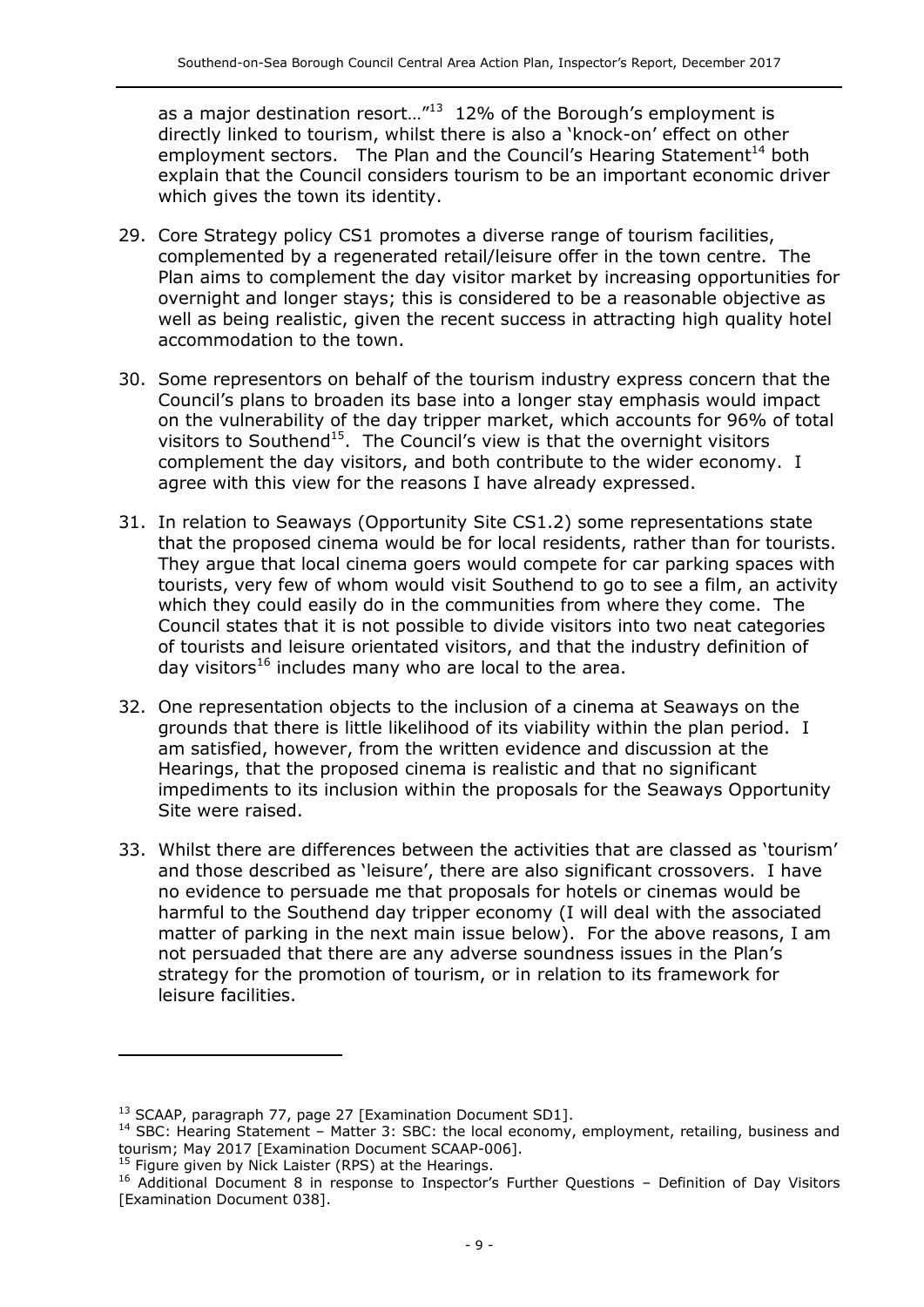### *Employment and other economic activity*

- 34. The Plan's jobs targets and the challenges in achieving these targets have been covered in Issue 1 above. In addition to promoting tourism, the Plan's strategy reaches out to a number of other business sectors.
- 35. In relation to business and financial services, the market for office space within the Central Area is oversupplied with outdated office stock, and a mixed use approach is pursued in the Plan. Southend is identified as the main cultural centre within the South Essex sub-region, and the Plan also sees potential for creative industries. The university is located at Elmer Square, which the Plan promotes as the educational hub for Southend, which could offer additional employment opportunities. The Central Area also accommodates the civic and government administration areas, with some potential for growth. None of the Council's targets for these aspects of the economy raises soundness issues.

#### *Issue 2 - Conclusion*

36. Subject to the above modifications, I conclude that the Plan provides a sustainable framework for the development of the local economy and that it provides a sustainable balance between the provision of housing and jobs.

#### **Issue 3 – Are the Plan's transport, access and car parking policies sustainable? Are they sufficient to enable the retention and growth of all sectors of the economy, including the tourism sector?**

#### *Transport overview*

- 37. The Plan states that the level of regeneration and growth proposed for the Central Area will affect the strategic transport network in terms of congestion and accessibility. The Plan seeks to address these challenges in a number of ways, based on national policy and the principles set out in the Local Transport Plan (LTP3) $<sup>17</sup>$ . The importance of east-west movement, in particular along the</sup> A127, is recognised as fundamental to access to the Central Area; major improvements to all the key junctions along this road within the Borough have either been completed, are under construction or are included within the Council's capital programme for implementation in the next few years.
- 38. In response to the limited capacity of the road network within the Central Area to accommodate the proposed development over the plan period without causing unacceptable congestion and inconvenience to residents, policy DS5 proposes a series of sustainable transport measures. These include enhanced rail and bus interchanges, new and improved pedestrian and cycle facilities, and significant improvements to the public realm.

# *Car parking*

 $\overline{a}$ 

39. The Plan's car parking provision, in terms of the location and capacity of what are regarded as the key public car parks to serve the needs of tourists, the

<sup>&</sup>lt;sup>17</sup> SBC: Local Transport Plan 3: 2011-2026 (LTP3); Revised January 2015.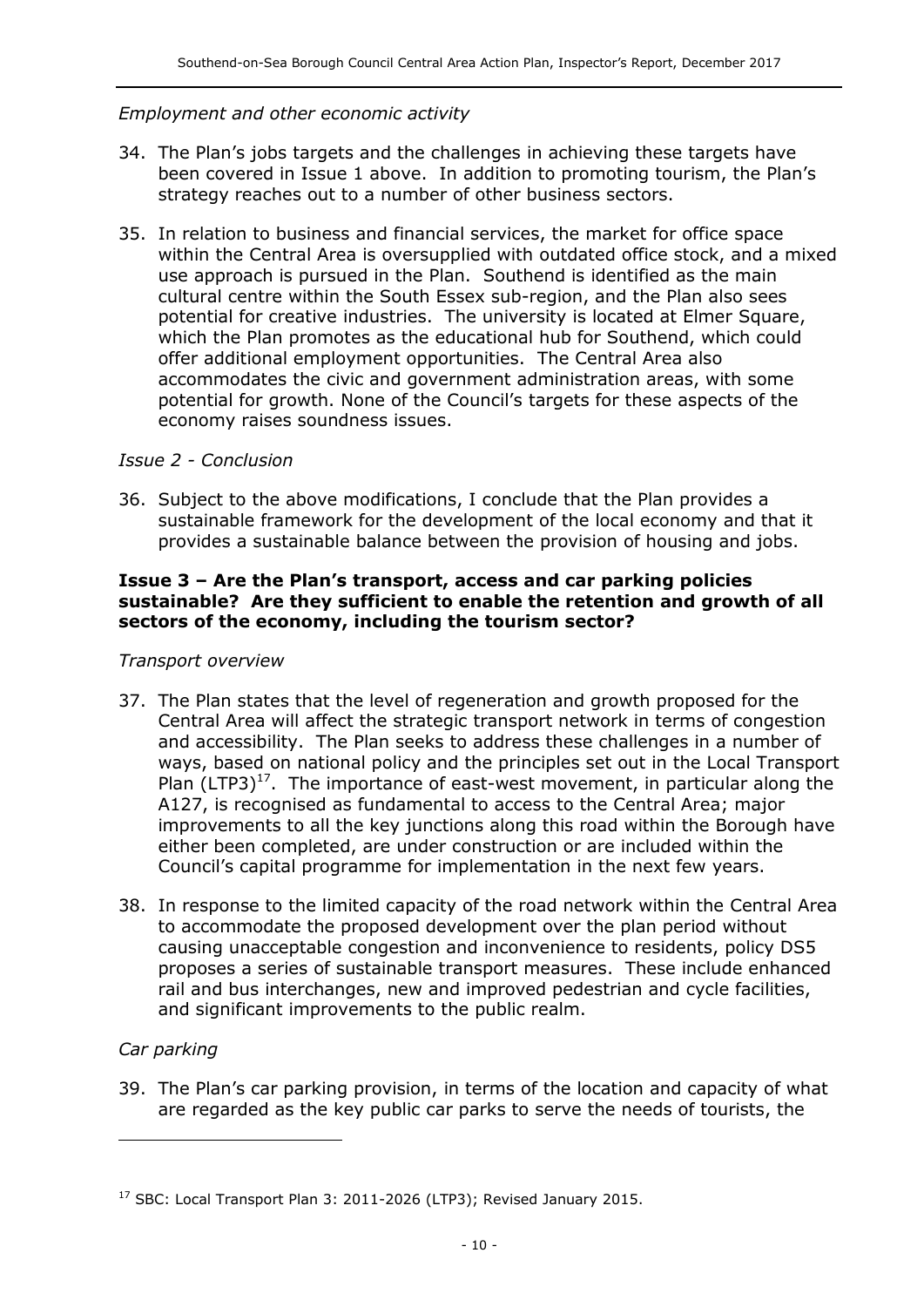number of car parking spaces required in the area, and its proposals for future parking provision, attracted the greatest number of representations, especially from some sections of the tourism industry which sought significant changes to the Plan. These representations, expressing concern over the Plan's parking policies, include an organisation representing the seafront traders, the owners of the largest fun park on the seafront and the Essex Chambers of Commerce, together with a number of individual traders and other individuals, and two Borough Councillors. I refer to them collectively and for ease of reference as the Tourism Group.

40. These representors make broadly similar points, and they raise concerns on behalf of a significant section of the local economic community. Their main arguments are therefore addressed in some detail in my report. I have distilled their comments into four key strands, all of which were debated at the Hearings. The following paragraphs summarise their main arguments and the Council's responses before I conclude on the soundness implications for the Plan. It is also worth pointing out that there are several representations from the public, from some developers and from other businesses in support of the parking and sustainable transport policies in the Plan. There is also one representation which calls into question the emphasis in the Plan on supporting the tourism industry which it considers it does to the detriment of the other sectors of the economy, and the notion of key car parks to the south of the railway.

*Strand 1 – Concern is expressed that, whilst the tourism industry in Southend relies heavily on the private car, the Plan does not encourage road-based access to the resort.*

- 41. A key representation draws attention to the tourism industry in Southend being dominated by firstly, day trippers, who form 96% of all visits to the Borough<sup>18</sup>, and secondly by the private car, which accounts for 85% of all trips with rail accounting for only 9% of visitors<sup>19</sup>. On this basis it is argued that sustainable transport solutions do not work for Southend, where most cars bringing tourists to the resort have high occupancies, bringing in families, thereby making the car a sustainable mode of travel for tourism in Southend. It is therefore suggested that the Plan should embrace the car in the interests of sustaining and growing the tourism economy, rather than trying to place restrictions on car-borne access to the resort.
- 42. These representations maintain that, rather than stimulate car-borne tourism in Southend, the Plan's policies do the opposite; by supporting the use of transport modes other than the car, it is argued that the Plan has effectively reduced road space within the Central Area, thereby increasing traffic congestion, which adversely impacts on the majority of tourists who are trying to gain access to the resort. Support is expressed (along with virtually all those who made representations to the Plan) for the Council's improvements to the strategic highway network, and especially relating to east-west movement along the A127. The Plan is criticised, however, for 'abandoning'

 $18$  Figure given by Nick Laister (RPS) at the Hearings (Day 2).

 $19$  RPS Statement for the Stockvale Group in response to Matter 4, paragraph 5.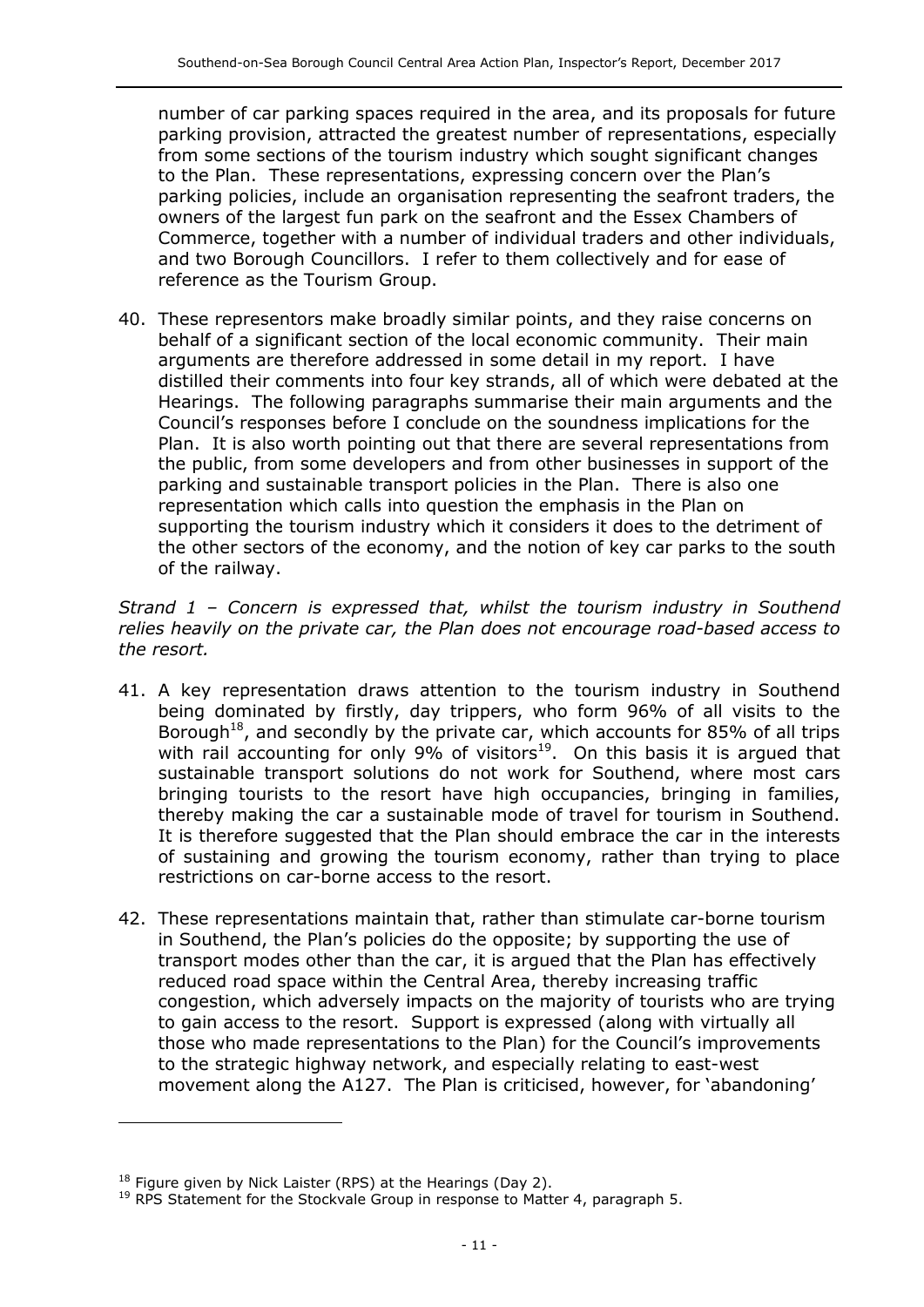the motorist at the edge of the Central Area, where the impact of increased pedestrian priority, dedicated highway space for buses, cycleways and the narrowing of some roads, all 'kick in', to the detriment of tourism in Southend.

43. The Council's proposed park and ride scheme at Leigh-on-Sea (outside the Central Area) is criticised as being unrealistic. The view that spare parking capacity to the northern part of the Central Area could be used as an alternative to the more heavily used car parks in Central Area South is also criticised, based on what is considered to be the excessive walking distance to the seafront from this area, especially for families and older visitors.

*Strand 2 – Concern is expressed over the adequacy of provision of new public car parking within the Central Area, especially in the area to the south of the railway*

- 44. Several representations state that the lack of adequate road capacity is compounded by insufficient parking spaces within the Central Area. It is argued that this results in more car journeys as drivers circulate in search of parking spaces, and queue to gain access to car parks, thus causing congestion on the highways and air pollution.
- 45. The Plan is criticised for not proposing to increase the number of public parking spaces in the Central Area, and in particular in 'Central Area South', which is defined as the area to the south of the railway which runs from London Fenchurch Street to Shoeburyness, via Southend Central Station. It is maintained that sufficient car parking capacity has to be available for the key days in the year when the weather is good enough to encourage large numbers of day trippers to decide to visit Southend. At the Hearings, 40 days per year was considered to be the typical number of good weather days, which subsidise the other, mainly loss-making days when the weather is more inclement. This figure was not challenged at the Hearings.
- 46. Further support for the argument for increased parking spaces in the Plan flows from the assertion that the Plan's transport strategy should be based on LTP3, which forecasts a 25% increase in demand for parking over the period 2011-2021. It is therefore suggested that the Plan, which 'merely' aims to ensure that there would be no net loss in car parking in Central Area South over the plan period, would be insufficient to cater fully for the needs of tourists.
- 47. It is also maintained that the loss of public car parking spaces in recent years has had an adverse effect on the local economy. The Adventure Island fun park is cited as an example; this is the largest single provider of entertainment facilities on the seafront, and it is stated that this important attraction is currently holding back on some of its investment programme due to the dearth of public car parking close to the fun park. Concerns were also expressed about the loss of parking during any development period and what alternatives might be provided.
- 48. Another view expressed at the Examination is that there should be no discrimination between car parks located to the south of the railway, which are referred to in the Plan as 'key visitor spaces' and other car parking spaces which as referred to as 'public'.

*Strand 3 – It is alleged that the Plan's policies to ensure no net loss of public car*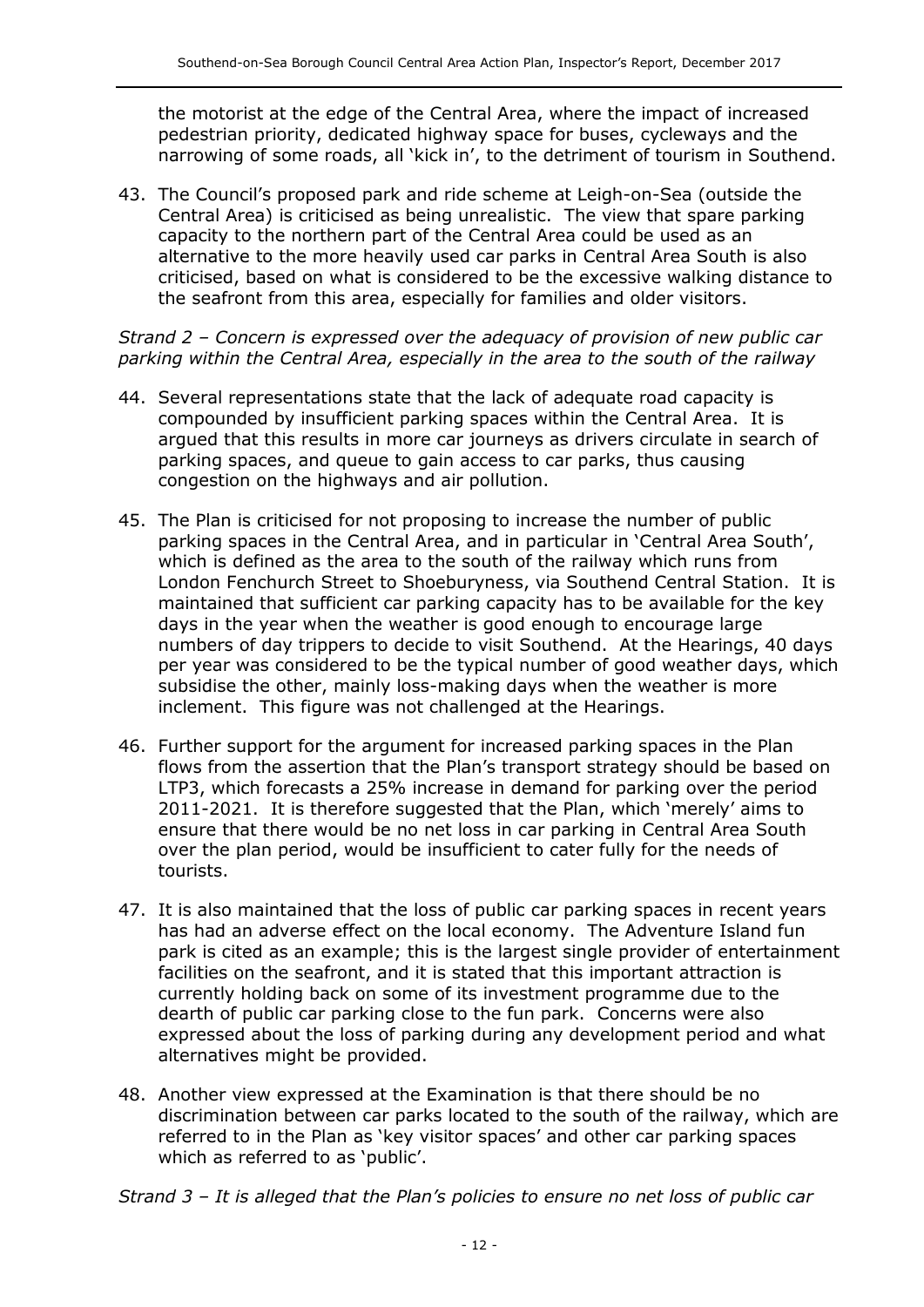*parking in Central Area South are based on an inaccurate assessment of the existing car parking capacity and that there are no robust measures in the Plan to ensure that further losses of public car parking do not occur.*

- 49. There is disagreement over the capacity of several public car parks in Central Area South, and in one case over the legality of a site for public car parking<sup>20</sup>. The cumulative difference between the Tourism Group and the Council at the start of the Hearings was about 1,500 spaces (i.e. 4,000 identified as currently available by the Tourism Group as against 2,500 identified by the Council). Both sides, however, agreed at the Hearings that it was important for the Plan to establish an agreed base line of the number of public car parking spaces in Central Area South, and I return to this point later in my report.
- 50. A Statement of Common Ground  $(SCG)^{21}$  was issued shortly after the Hearings, addressing the need to agree a base figure for car parking in Central Area South. The parties agreed much of the disputed car parking information contested at the Hearings, and set out clearly the areas where there is still disagreement.
- 51. A minority view is expressed that ensuring no net loss of key visitor spaces consequent on any development proposals coming forward is strait-jacketing development and is a recipe for preventing or inhibiting potential economic growth.

*Strand 4 – Concern is expressed over the Plan's proposals for the loss of a significant quantum of the existing public car parking capacity at two key, well used car parks, at Seaways and Tylers, for development purposes.*

52. Several representations underline the need to safeguard all existing car parking capacity within the Central Area. Seaways in particular, with a capacity of 478 spaces (estimates varied significantly), is highlighted as a particularly important car park, with good access to the highway network, and being located in close proximity to the seafront – it is referred as the first 'port of call' for many day trippers. It is argued that the proposed development at these sites would generate additional demand for car parking where the capacity is already being reduced by these proposals.

*Parking – Conclusions* 

-

53. In considering these four strands of concern, I have reached a number of conclusions, which have led me to suggest several modifications to the Plan. Regarding strand 1, the Council's view that sustainable transport, access and parking provision should be introduced within the Central Area accords with the three dimensions of national policy on sustainable development which are set out in paragraph 7 of *the Framework* and continue as a theme or 'golden

 $20$  Marine Plaza, which is identified as an Opportunity Site (CS1.3) for comprehensive redevelopment for residential/leisure development.

 $21$  SCAAP Additional Statement 9 – Statement of Common Ground (SCG) between SBC and the Stockvale Group as represented by RPS [Examination Document 039]. (In response to the Inspector's Additional Question 9.)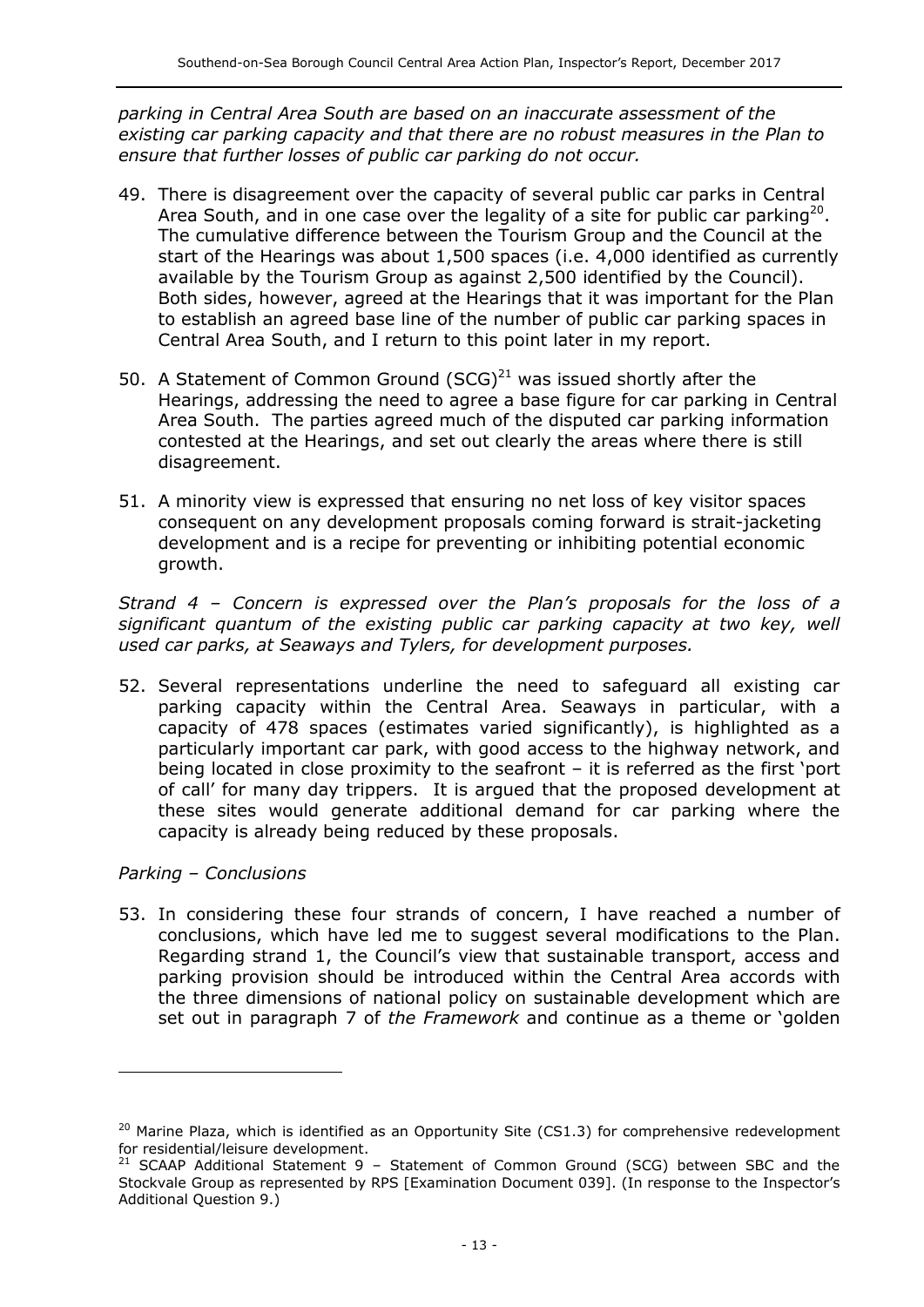thread' throughout national policy. It also accords with the policy thrust of the Core Strategy.

- 54. Any additional major road building within the Central Area is likely to be extremely expensive and have adverse environmental, social and even economic consequences. In my view, the Council is right in its attempts to address the existing environmental/social impacts of significant vehicular traffic movements in the Central Area, such as the severance and intrusive visual effects caused by the major highway at Queensway.
- 55. It is also appropriate, and in line with both national policy and the Core Strategy, that the Council is committed to enhance conditions for pedestrians, cyclists and public transport users. The Plan rightly pursues this objective throughout the Borough and especially in the Central Area where the greatest concentrations of people, activities and many of the existing accidents occur.
- 56. The recently completed Victoria Gateway scheme at the northern end of High Street is an important case in point, illustrating the Council's track record in pursuing a sustainability agenda. Schemes such as this, including several at a smaller scale, are likely to lead to increases in sustainable mode share, a safer environment for pedestrians, cyclists and users of public transport, and better air quality.
- 57. It is inevitable that in some instances, increased provision for sustainable modes of movement comes at the expense of existing vehicular road space. I note the criticism of schemes such as Victoria Gateway from some representors, for example as expressed during the accompanied site visits, but my observation on a weekday morning in late May 2017 (and at other times), was that traffic generally moved smoothly, and I note that the Council stated that this was the norm for the location. Getting the emphasis right between providing for the car and promoting sustainable travel can be a fine one, but in my view the Plan has secured an acceptable balance which accords with the strategic direction of the Core Strategy and national policy.
- 58. The proposed park and ride scheme at Leigh-on-Sea Station, although it is located outside the Central Area, would encourage partial modal shift and it is likely to free up some car-borne traffic from circulating in the seafront area. I note that the railway company is keen to bring about realisation of this project, and I am not persuaded that any insurmountable obstacles stand in the way of delivering a sustainable scheme for the benefit of the local economy, including the tourism industry.
- 59. Regarding strand 2, the Council's study carried out by independent consultants<sup>22</sup>, points to the parking network in the Central Area rarely exceeding 85% occupancy. This is considered to be the optimum level, beyond which demand for travel can begin to become suppressed due to issues of circulation, queuing and a perception among users that they may not find a car parking space. The study also points to an imbalance in the Central

<sup>&</sup>lt;sup>22</sup> Steer Davies Gleave: Car Parking Study for the Central Area of Southend, for Southend-on-Sea Borough Council; November 2016.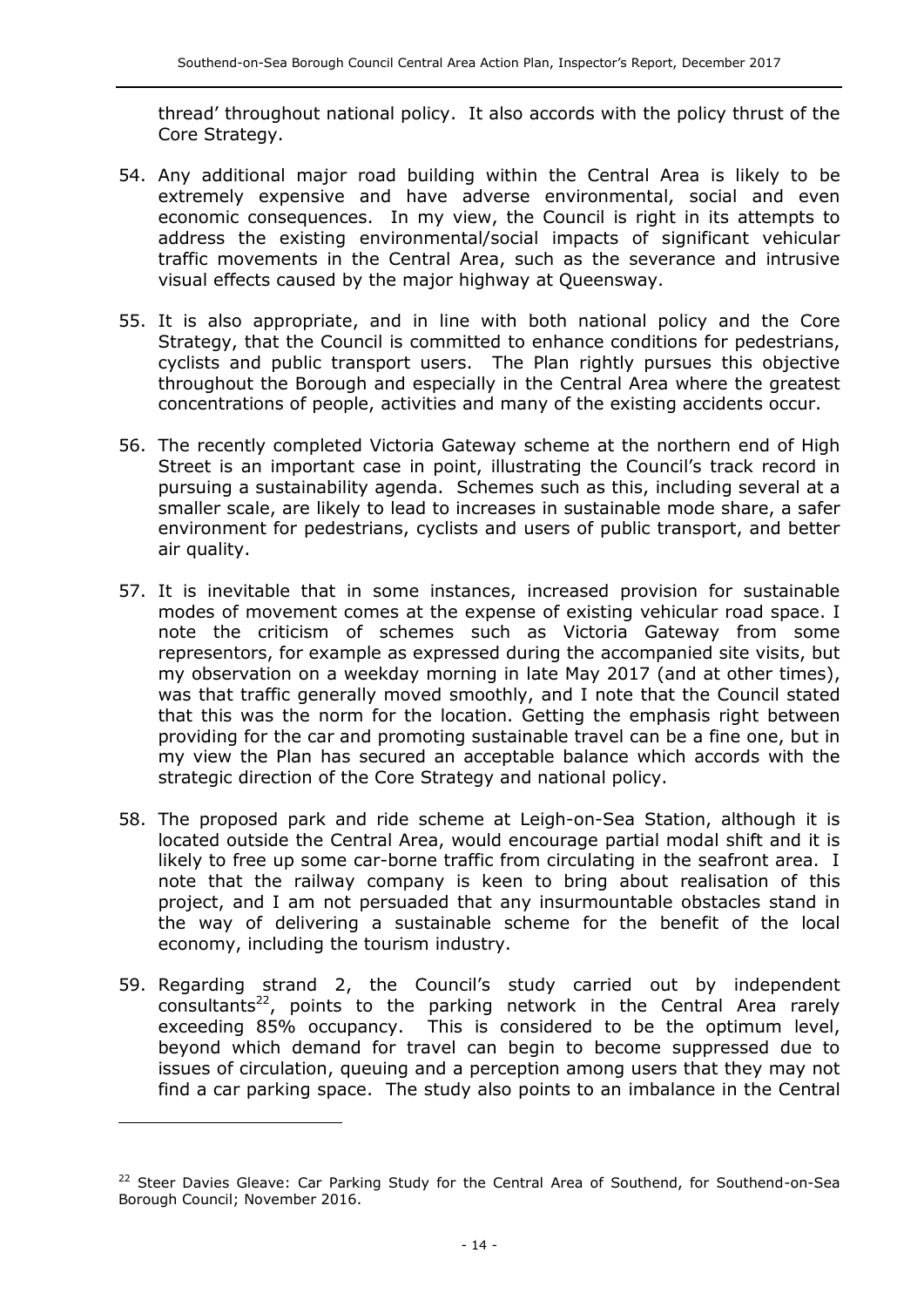Area parking network at peak periods, with parking in Central Area South struggling to cope with peak demand (which it defines as summer weekends and public holidays) while Central Area North is stated to have available parking capacity.

- 60. Policy DS5 and its supporting text, based on the outcomes of the above mentioned parking study, deal with the issue in some detail. A variety of measures are set out, including:
	- (i) satisfying the need to maintain the current level of parking capacity (which I return to below);
	- (ii) ensuring maximum usage of car park capacity;
	- (iii) updating the existing VMS $^{23}$  scheme, including enabling real-time direction of drivers to their most appropriate car park destination;
	- (iv) seeking to relieve the pressure on the more well-used car parks at peak times by encouraging the use of less well-used car parks through dynamic signage, competitive pricing and pre-journey information; and
	- (v) ensuring pedestrian routes to and from car parks, railway stations and other public transport interchanges are direct, well-lit and signposted, within a high quality public realm.
- 61. In my view, all these measures are justified and implementable within the plan period.
- 62. Furthermore, maintaining a significant number of public parking spaces that would be unused for most of the year would not in my view represent the optimum use of these sites or be sustainable. The Plan pursues the strategy of managing the existing parking network in order to optimise its use, which is a sustainable and realistic course to take.
- 63. In response to the comments that the loss of car parking spaces in recent years has had an adverse effect on the local economy, the Council's data indicates that there has been no significant net loss in public car parking spaces within Central Area South over the period from 2011 to the present time $^{24}$ . . (Some temporary loss of parking spaces during times of development/redevelopment is, however, inevitable, and has always been the case.) Neither has there been a fall in the numbers of visitors to the Borough in recent years, based on Visit Britain and Cambridge Econometrics data, which shows the total number of day visitors having risen from 5,746,371 in 2011 to 6,576,000 in 2015, an increase of 14%, or 3.61%pa<sup>25</sup>.

-

<sup>&</sup>lt;sup>23</sup> VMS - Variable Messaging System, which is part of a controlled parking operating system, covering many of the publicly available car parks.

 $24$  Additional Document 3 in response to Inspector's Further Questions – Central Area Car Parking Provision: gains and losses since 2011 [Examination Document 033].

 $25$  Additional Document 6 in response to Inspector's Further Questions - Tourism Visitors [Examination Document 036].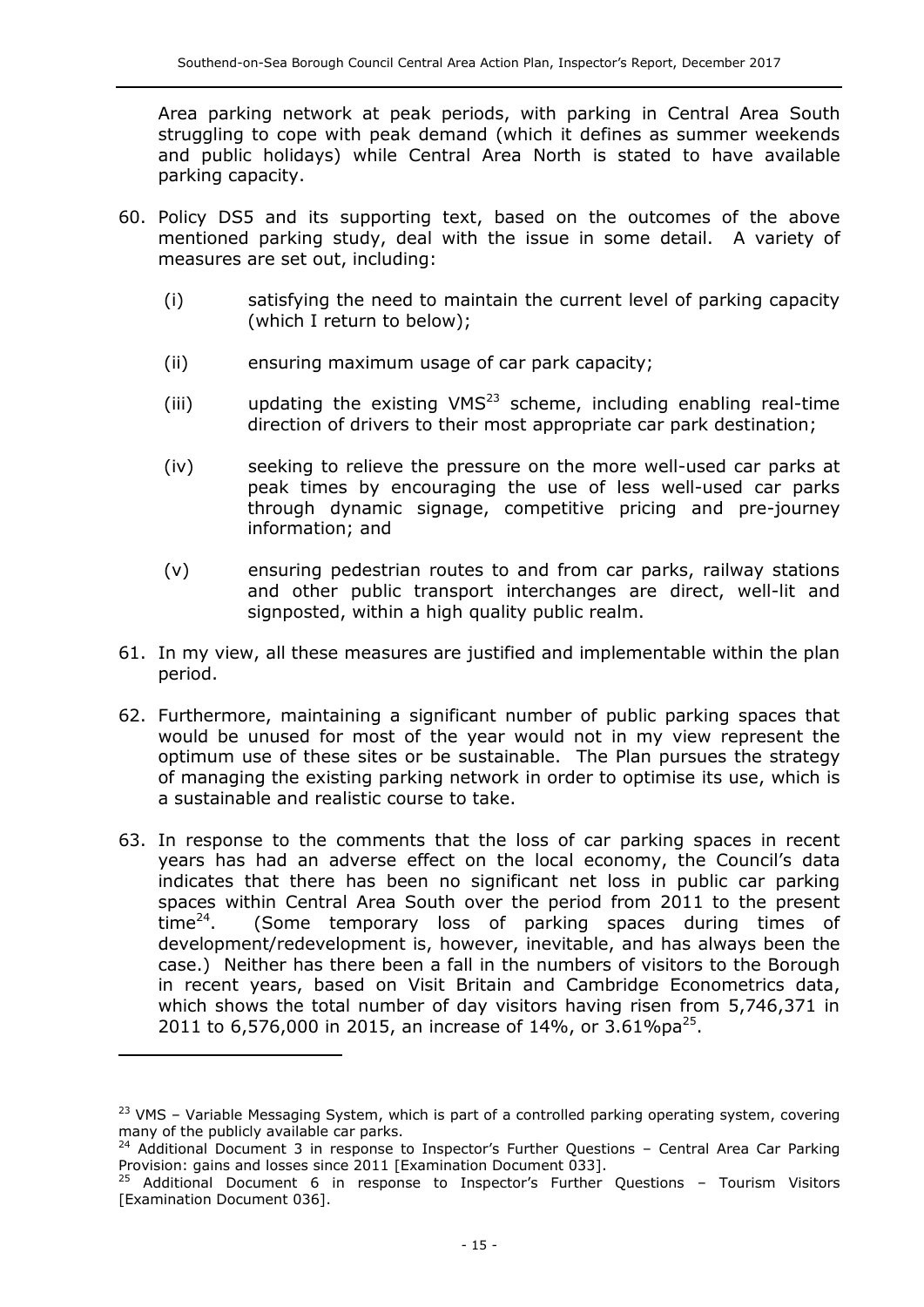- 64. I also consider that the strategy of maintaining a 'no net loss' of car parking provision in Central Area South is not strait-jacketing development; rather it is enabling a high degree of flexibility within this area as to where new development could take place, whilst at the same time it ensures that the important supply of public car parking is not diminished over the plan period. I regard this as a balanced and sustainable framework for the future.
- 65. The data<sup>26</sup> shows that there has not been a fall in tourism related employment over this period either (7,648 jobs in 2011, up to 8,711 jobs in 2015, a rise of 13.9%, or 3.47% pa) – in fact there is, unsurprisingly, almost an exact correlation between increased numbers of tourists and job growth over this period. These figures were not robustly challenged at the Examination.
- 66. LTP3's reference to an expected increase of at least 25% in demand for car parking over the plan period was based on a data baseline of 2007 and the growth targets at that time were significantly higher than those now in the Plan. I therefore agree with the Council that it is no longer appropriate to determine the quantum of public car parking provision in the Central Area in the Plan on this basis.
- 67. Regarding strand 3, it was agreed by most representors and the Council that any losses from existing tourist car parks to development needed to be compensated for by satisfactory replacement parking within the area bounded by a 10 minute walking distance from the seafront. This is not discriminating against the public car parks to the north of the railway but it is acknowledging, based on the consultant's survey evidence, that the greatest pressure for car parking is linked to the needs of the tourism sector, which in turn is linked to proximity to the shoreline.
- 68. Several modifications are necessary to ensure that the Plan is justified, in the context of the issues raised whilst doing so within a sustainable transport context, and most of these stem from a rewording of policy DS5 **[MM9]** following joint work between the Tourism Group and the Council, and sections of its supporting text **[MM4,5,6,7,8&22]**. These modifications were largely agreed by the representors speaking on behalf of the tourism industry and the Council. The modifications also refer to a table which lists the car parks and their capacities, and a map which identifies the 10 minute walk isochrone from the seafront, which largely coincides with the route of the railway which runs through Central Station.
- 69. The modifications also acknowledge the variation in demand for parking in the Central Area and the need to plan accordingly. I endorse the car parking figures which are included in the new Table 5, which identifies a total of 2,562 parking spaces within the key visitor car parks, together with a figure of 3,142 parking spaces, which includes all publicly available paid for parking within Central Area South.

<sup>&</sup>lt;sup>26</sup> Additional Document 6 in response to Inspector's Further Questions - Tourism [Examination Document 036].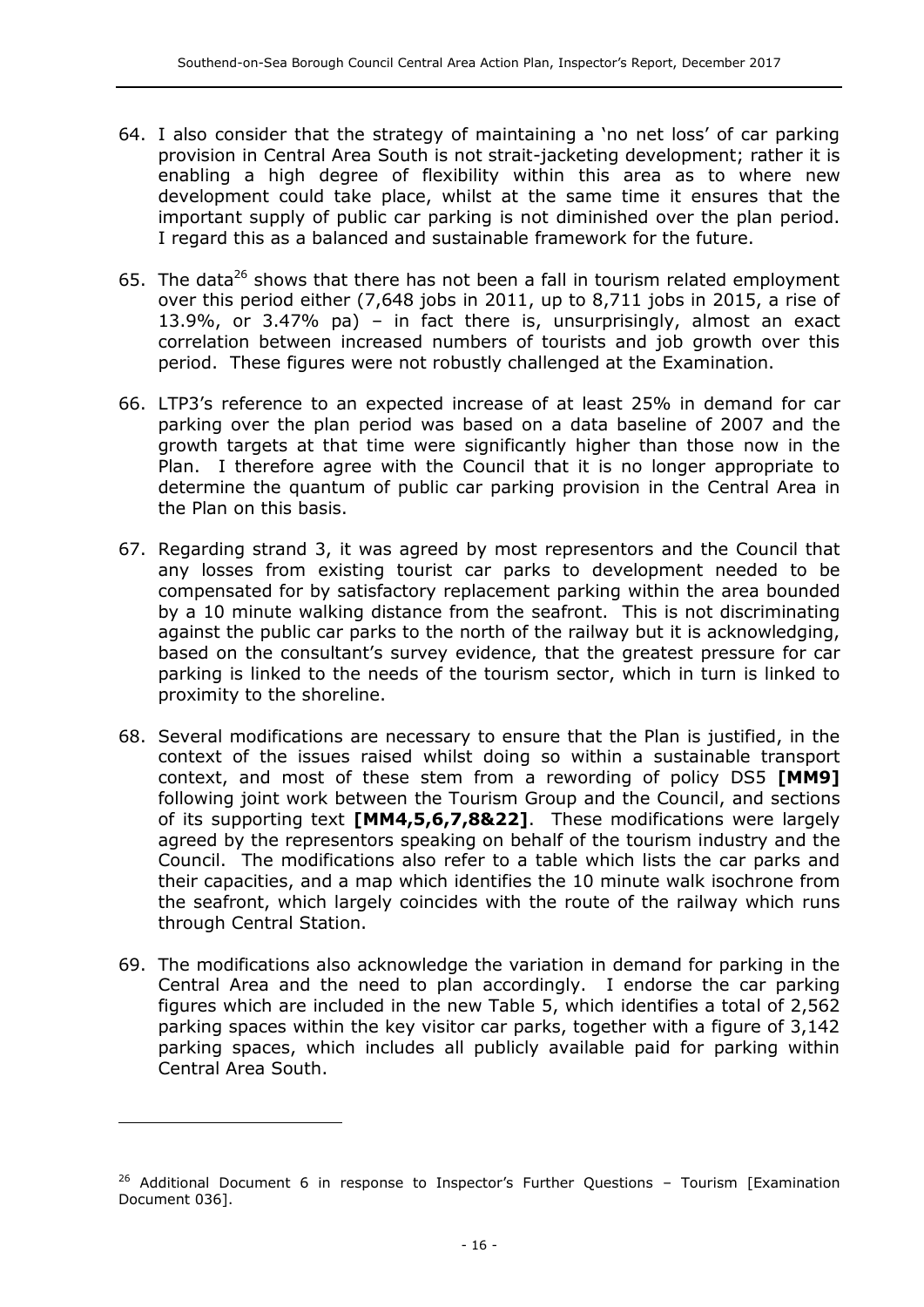- 70. The modifications are based on a numerical identification of a base line for car parking capacity. Unfortunately, agreement could not be reached on the appropriate start date for the base line; I have used the Council's May 2016 start date, as opposed to the suggested alternative date of June 2017 by the Tourism Group, as it links in with the Council's Study and to other key variables which are fundamental to the Plan. This is not meant to imply criticism of the alternative date, but a base line for the Plan has to be decided and this base line will be critical to determining the implementation of the 'no net loss of parking spaces' element of policy DS5.
- 71. The modifications also set out the criteria for any development proposals on these existing car parks to properly meet their own parking needs, with reference to the need for a Travel Statement, which would require such development to "consume its own smoke", to use a phrase which was said and repeated several times during the discussions at the Hearings. These modifications are necessary to safeguard the current parking situation, and it is in the interests of proper planning for the continuing vibrancy of the tourism industry in the Borough.
- 72. Finally, in relation to strand 4, it is accepted that the Seaways and Tylers sites are well used by visitors to the Borough and that Seaways in particular by virtue of its size and proximity to the seafront is especially valued by the local tourist operators and the tourists themselves. The Seaways site, however, is within an area which is clearly in need of regeneration and where there is currently no direct access to the seafront for pedestrians. Both sites will retain an element of public car parking, whilst the proposals for a cinema, restaurant and hotel at Seaways and a mix including ground floor retail uses connecting to the High Street at Tylers, would help transform these unprepossessing sites into potentially distinctive places, bringing about much needed regeneration to these areas and to the Central Area as a whole.

#### *Issue 3 - Conclusion*

73. I conclude that, based on the above considerations, the Plan's policies for transport, access and parking, subject to the above modifications, set a framework for sustainable development and are consistent with the national policy; they are positively planned so as to enable the retention and growth of all sectors of the economy, including the tourism sector; they are justified when considered against other options; and they are realistic in relation to their likelihood of implementation within the plan period.

#### **Issue 4 – Are the Policy Areas and Opportunity Sites in the Plan justified and do they contain the appropriate level of detail to enable effective implementation within the plan period?**

74. The Plan identifies a number of Policy Areas, some of which include one or more Opportunity Sites. These set the priorities and parameters for development, regeneration and the management of traffic, sustainable movement and open space within these areas.

#### *Policy Area PA1: High Street Policy Area*

75. Policy PA1 aims to achieve a vibrant and viable town centre, with a strong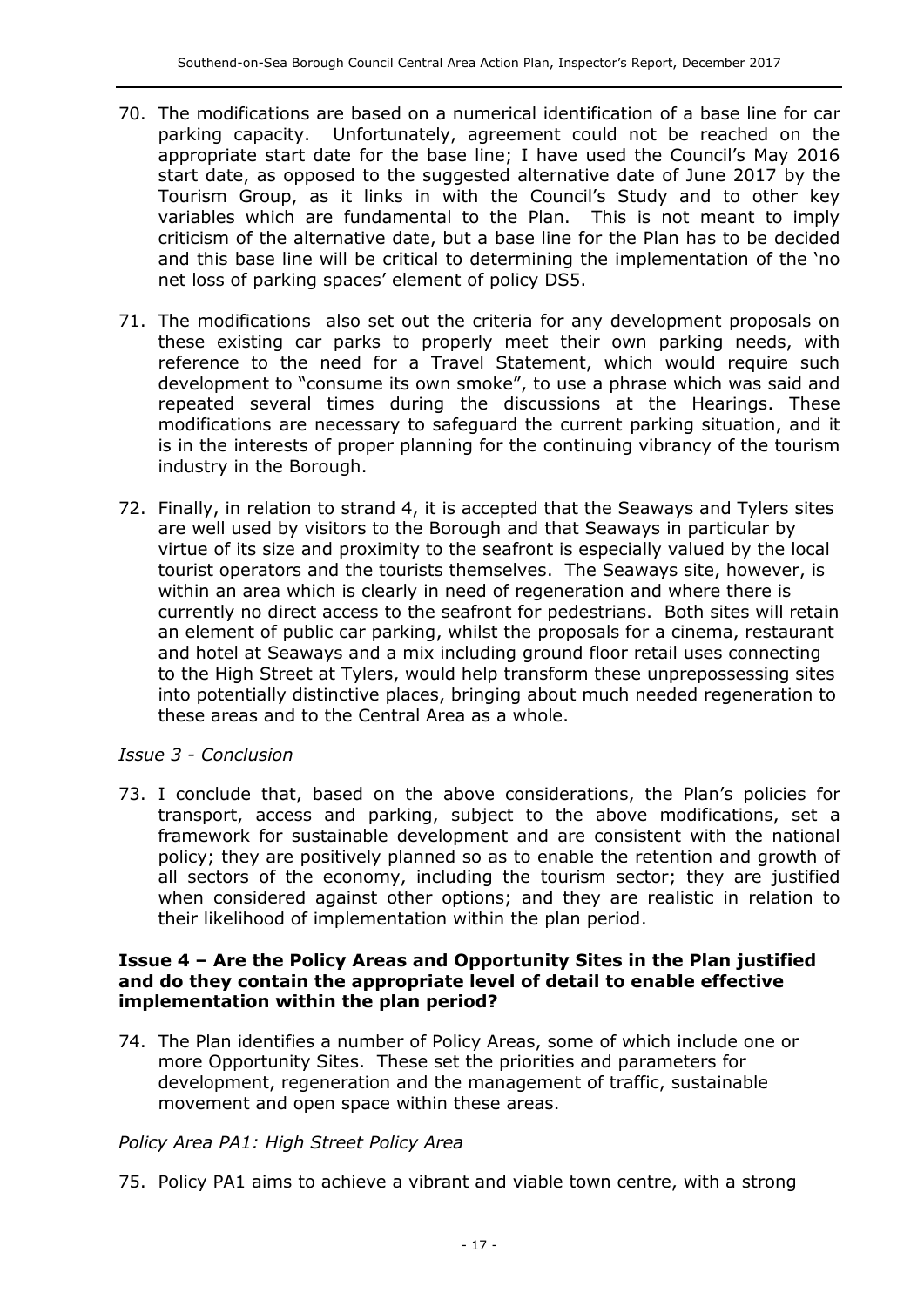focus on improving the public realm and pedestrian access, including to and from Victoria Circus, programmed for delivery in 2017/18. The policy is justified and is on course for early implementation.

### *Policy Area PA2: London Road Policy Area*

76. Policy PA2 aims to create a vibrant gateway to the town centre, including a pedestrian priority area as well as improvements for cyclists. The policy is justified and it is likely to be deliverable within the plan period.

#### *Policy Area PA3: Elmer Square Policy Area*

77. Policy PA3 aims to secure Elmer Square as the heart of the educational hub in Southend. The policy is justified. Local Growth Fund money is allocated for Phase 2 of the project and the new development is programmed to be operational before the end of the plan period.

#### *Policy Area PA4: Queensway*

78. Policy PA4 aims to secure the regeneration of the Queensway area, including a major reconfiguration of the underpass and a reduction in traffic impact on the residential communities which are currently severed by the highway. Although concern is expressed that the Plan may reduce some road space, the scheme retains the dual carriageway whilst proposing the redesigning and greening of the area, and I consider that the policy is justified. Alternative funding to the Local Growth Fund continues to be sought, and the Council states that there is a good prospect that a significant proportion of the scheme will be implemented within the plan period. I have no grounds to come to a different conclusion.

#### *Policy Area PA5: Warrior Square Policy Area*

79. Policy PA5 focuses on the small-scale character and appearance of the Warrior Square Conservation Area and the distinctiveness of Warrior Square Gardens. I consider the policy to be justified and achievable within the plan period.

#### *Policy Area PA6: Clifftown Policy Area*

80. Policy PA6 sets out development principles to conserve and enhance the distinctive character and appearance of the Clifftown Conservation Area, which has a strong cultural identity. The policy includes provision for public realm improvements. It is justified and deliverable within the plan period.

#### *Policy Area PA7: Tylers Policy Area*

81. Policy PA7 aims to provide a high quality public realm, shared public spaces, mixed use development and replacement public car parking in the Tylers Policy Area. The modification, to require that displaced parking needs should be met either on this site or in the south of the Central Area **[MM10]** is necessary to accord with modified policy DS5 (MM9) to ensure that any development on this site would not result in a net reduction of car parking in Central Area South. The above mentioned policy DS5 modification would also ensure that the parking requirements of any new development on site would have to be met and also be subject to a Transport Assessment.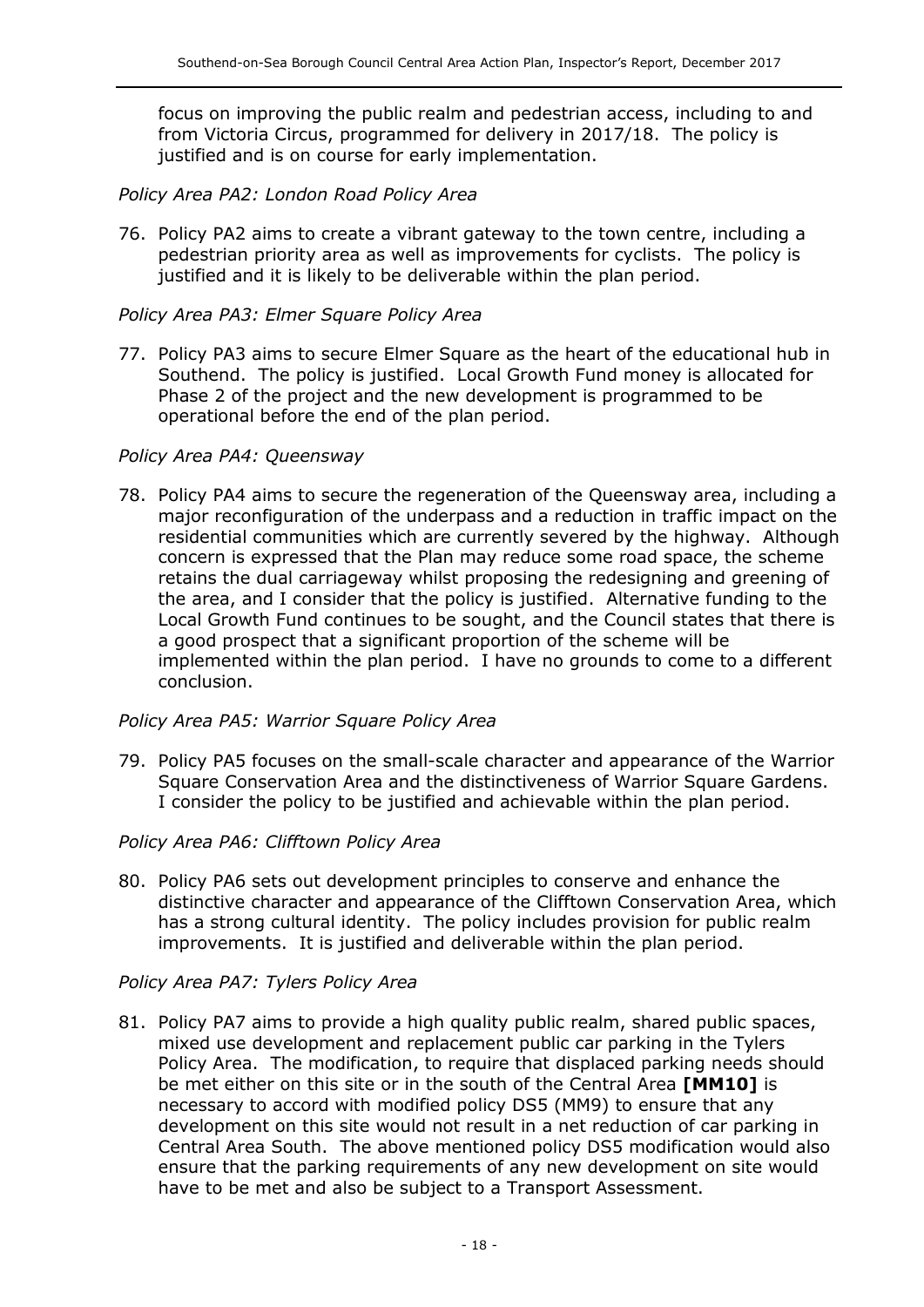82. The Council also proposes a more direct access to the parking from Queensway to make the site more accessible to tourists. On the basis of the above considerations, the policy, subject to the above modification, is justified and stands a reasonable chance of being implemented during the plan period.

### *Policy PA8.1: Victoria Avenue Office Area Opportunity Site*

83. Policy PA8.1 sets the framework for the comprehensive redevelopment of the site for mixed uses, although it could be implemented through incremental development. Several housing schemes have already been completed, and it is likely that the remainder of the Opportunity Site would be developed in the short term. On this basis the policy is justified and effective.

#### *Policy PA8.2 Baxter Avenue Opportunity Site*

j

- 84. The Council and Genesis Housing Association (GHA) have signed a  $SCG<sup>27</sup>$ which commits GHA to building at least 250 dwellings in phase 1, i.e. by 2021, to meet existing and identified future housing needs. Concern was expressed at the Hearings from several existing, elderly residents at the possibility of losing their homes and being displaced from their neighbourhood. The scheme developers stated that GHA is working with the Council and consulting with the residents over their future options before detailed design decisions are made, which would be followed by a hybrid planning application for the redevelopment of the site.
- 85. In a written statement<sup>28</sup>, GHA's consultants stated that the proposed tenure split is still to be determined, but will be led by the requirements for decanting existing residents living on the Baxter Avenue site; that GHA will seek to offer decant accommodation with rents which are comparable to those charged on existing homes, subject to financial viability; and that proposed arrangements for temporarily rehousing existing residents will be undertaken in phases and that they will work together with the Council and other social housing providers to enable decanting and relocation back to the site when the new homes are completed.
- 86. The modification to policy PA8.2 ensures that the tenure split reflects the existing levels, and that existing residents, displaced by the proposals, will have the opportunity of moving into the proposed new accommodation at rents that will not preclude them from occupying the proposed new accommodation on a permanent basis **[MM11]**. This modification reflects the above mentioned statement on behalf of GHA and is required on the grounds of setting the framework for the sustainable development of a strong, vibrant and healthy community through securing community cohesion and meeting affordable housing need within a sustainably located part of the Borough. Finance for the implementation of the scheme is available with a high prospect of implementation within the plan period.

 $27$  SCG between Genesis Housing Association (GHA) and SBC - PA8.2 Baxter Avenue; 4 May 2017 [Examination Document SCAAP7, Appendix 1].

<sup>&</sup>lt;sup>28</sup> GL Hearn, on behalf of GHA -Additional Document 18 in response to Inspector's Further Questions - in relation to the Baxter Avenue Site [Examination Document 048].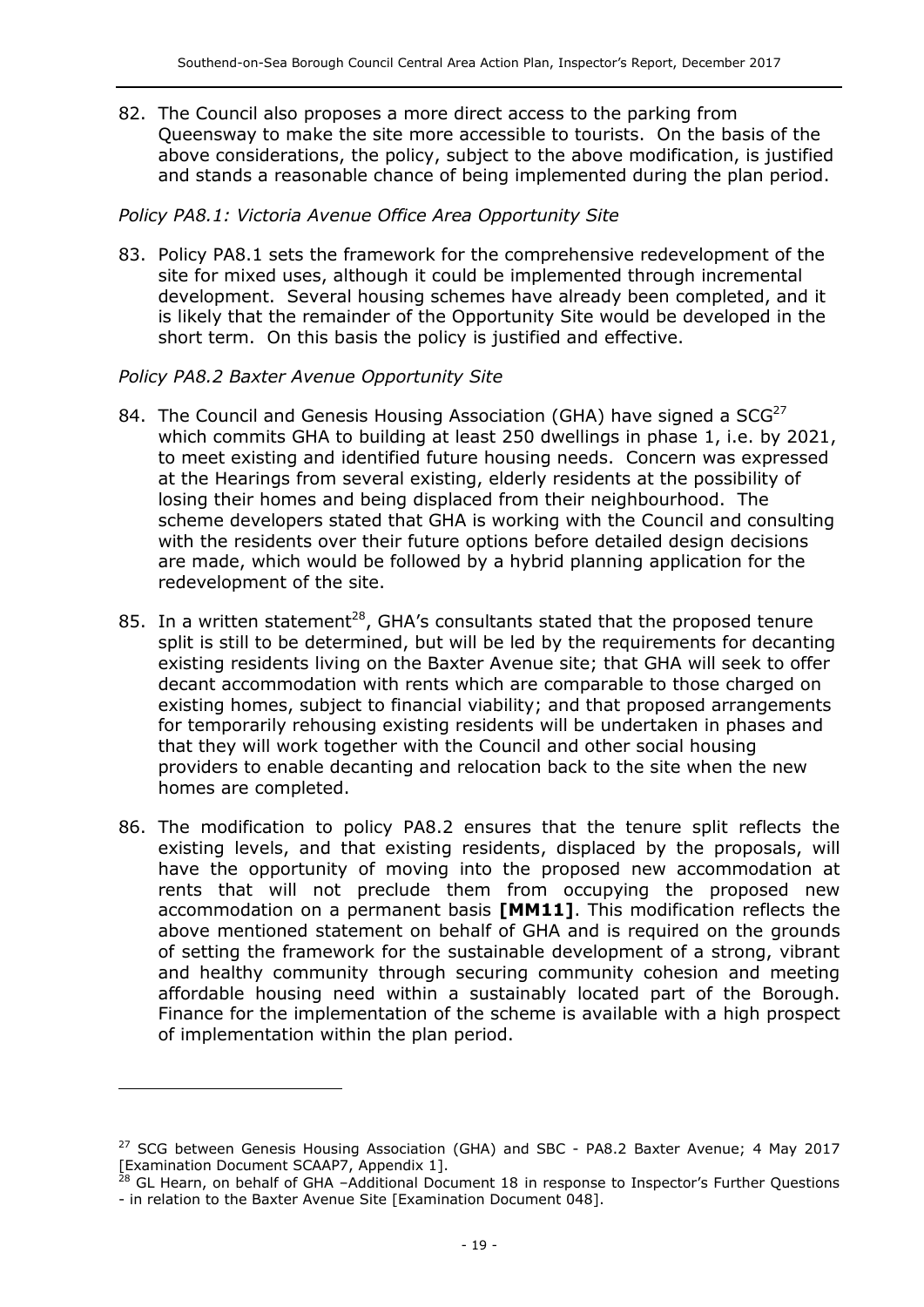### *Policy Area PA9.1: Sutton Road Opportunity Site*

87. Policy PA9.1 provides for new housing and community facilities. The policy is justified and the evidence points to a strong likelihood that a significant proportion of the Opportunity Site will be implemented before 2021.

# *Policy Area PA9.2: Guildford Road Opportunity Site*

88. Policy PA9.2 makes provision for new housing together with an enhanced convenience store. A SCG has been signed by the Council and the Cooperative Society<sup>29</sup> which programmes completion of the scheme by the end of 2020. The proposed modification to the policy gives the necessary flexibility to enable a larger replacement store than the existing retail outlet **[MM12]** and is therefore justified.

#### *Policy Area CS1: Central Seafront Policy Area*

- 89. Policy CS1, which covers the development principles for the Central Seafront Policy Area, sets a framework for creating a vibrant tourism, leisure, recreational and cultural destination, including rejuvenating the iconic Southend Pier. Policy CS1.1.f restricts development to the south of the sea wall; the modification to emphasise the importance of any development to the south of the sea wall not adversely affecting a European site or causing significant harm to a SSSI or adversely impact on foreshore views **[MM14]** is required for the Plan to be justified on visual impact, impact on nature conservation and flood risk grounds.
- 90. Linked to this consideration, the modification to policy CS1.3.d is necessary to ensure that any new lighting should avoid direct illumination of the foreshore or excessive glare when viewed from the foreshore **[MM15]** and is therefore justified on visual impact and nature conservation grounds. The modification to the aims of the policy area, to ensure that car parking will be addressed within an integrated approach to development **[MM13]** is also required for the Plan to be effective.

# *Opportunity Site CS1.1: Southend Pier*

91. Opportunity Site CS1.1 seeks major improvements for reshaping the entrance area of the pier in addition to a new pavilion deck. The policy is justified in view of the iconic, scenic and economic importance of the pier, and there is a high prospect of delivery by the end of the plan period.

# *Opportunity Site CS1.2: Seaways*

 $\overline{a}$ 

92. Opportunity Site CS1.2 is for a mixed use development on the Seaways site. This is arguably the most controversial policy in the Plan. The Council views this site as a corporate priority for action, and expresses confidence that the proposals are achievable within the plan period. Several representations consider that the potential loss of car parking on such a critical site would

 $29$  SCG between the Co-operative Group and SBC - PA9.2 Guildford Road; 4 May 2017 [Examination Document SCAAP7, Appendix 2].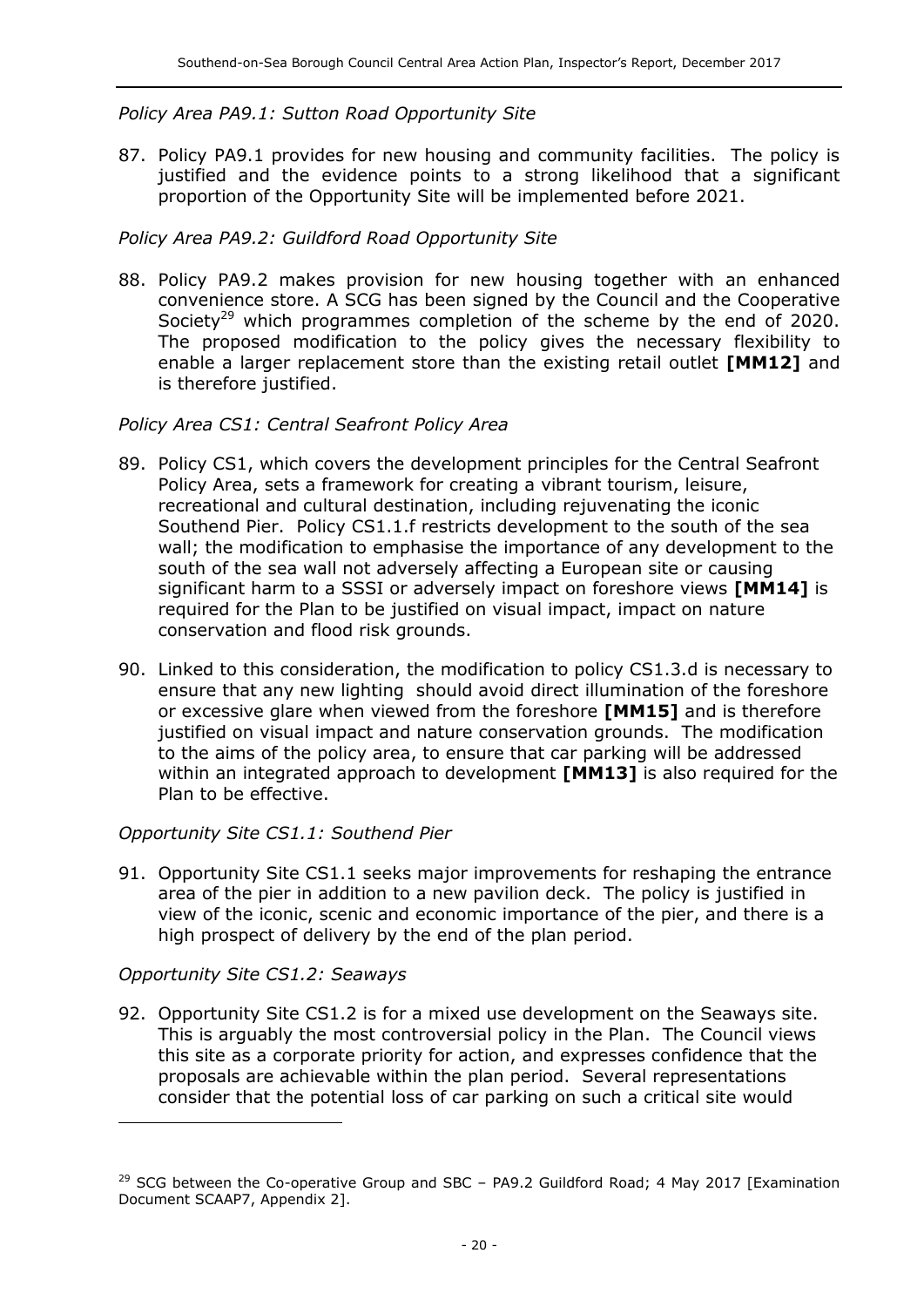harm the prospects of continued growth and investment in tourism at the seafront. The likelihood of delivery during the plan period is also questioned, on the grounds that a complex and time consuming Section 106 Agreement would be necessary to secure a satisfactory development.

- 93. The Council states that anchor tenants for a multiscreen cinema, hotel and restaurant have already been secured and that a critical path towards scheme implementation has been identified. The site is already in Council ownership.
- 94. The Seaways site, whilst providing an important supply of public car parking in a convenient location for tourists, is, however, located within – and contributes to - the unprepossessing appearance of an area which is cut off from direct access to and views of the sea by a line of undistinguished properties. Redevelopment in accordance with policy CS1.2 would bring about a much needed transformation of this key area near the seafront and secure the provision of facilities which would contribute to the prosperity of tourism and the local economy.
- 95. From my understanding of the comments from representors opposed to the loss of car parking on this site, their key concern would be significantly mitigated if sufficient replacement car parking were to be found within ten minutes' walk of the seafront. Policy DS5, as modified (MM5), would achieve this. Moreover, the Council's evidence is that around 525-740 parking spaces would still be available for public use after the completion of the proposed development, whilst a representor on behalf of the Tourism Group stated that some development on the site would be helpful $^{30}$ . On the basis of these considerations, it seems to me that the difference between the parties is potentially less than it was prior to the start of the Hearings.
- 96. Furthermore if, as some representors maintain, the proposed cinema use will be primarily aimed at local residents rather than day trippers, and given that most cinema use occurs in the evening, it is not unreasonable to assume that to an extent the two main demands on the car parking would be complementary rather than overlapping.
- 97. Taking into account the above considerations, I am persuaded that, firstly, the implementation of policy CS1.2 would be an important catalyst in the regeneration of the seafront, especially if the scheme could open up direct pedestrian access to the seafront and views of the sea; secondly, that the facilities proposed would be either supportive of or at least complementary to tourism; thirdly that some public parking would remain on the site; whilst the complementary nature of cinema going and day tripping would limit the impact on parking spaces; and finally, policy DS5 as modified would ensure that there would be no net loss in public car parking within 10 minutes' walk to the seafront. On these grounds, and taking into account the relevant modifications in relation to car parking, I consider the policy is justified and the chances of implementation within the plan period are positive.

*Opportunity Site CS1.3 Marine Plaza*

 $30$  Verbal evidence given by RPS on Day 2 of the Hearing sessions.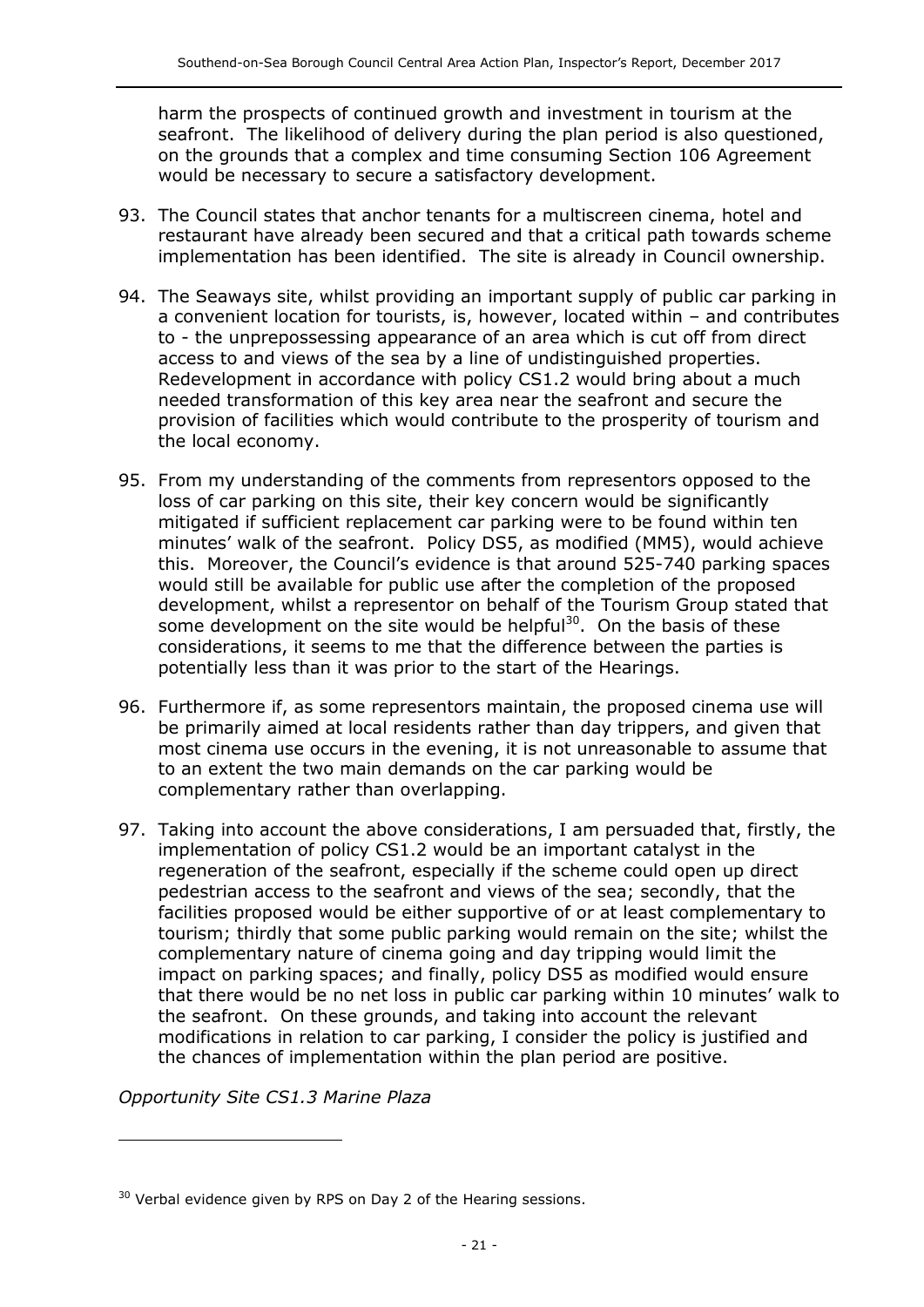- 98. Opportunity Site CS1.3 is proposed for comprehensive, high quality, iconic residential redevelopment with complementary leisure and supporting uses. Concern has been expressed that around 200 public car parking spaces would be lost, although the Council challenges the assertion that the majority of these spaces are public and they are not a Key Visitor Car Park. Objectors also argue that there has been no progress since planning permission was granted in 2015, indicating a viability issue, which points to a doubt whether the scheme would be completed within the plan period.
- 99. The Council's Hearing Statement on Marine Plaza states that the proposal has been prepared jointly between the Council and the land owner (the Inner London Group) $31$ . The statement indicates that since planning permission was granted in 2015, land assembly has been completed, a contractor and funding have been secured, construction is planned to commence in 2017, and that delivery is expected within the plan period. None of these assertions were robustly challenged at the Hearings, and I have no reason to come to a different view.
- 100.On the basis of the evidence I consider that the policy is justified and effective.

#### *Opportunity Site CS1.4 New Southend Museum*

- 101.Phase 1 of this scheme has already brought about the stabilisation of the relevant section of cliff which was susceptible to slipping. An allocation is already secured in the Borough's Capital Allocation to progress this scheme, so that the development of the site, including the provision of 200 parking spaces, is deliverable within the plan period.
- 102.This scheme is justified and has already acquired considerable momentum, and on this basis I consider that policy CS1.4 is justified and effective.

#### *Issue 4 - Conclusion*

 $\overline{a}$ 

103.In conclusion, I consider that the Policy Areas and Opportunity Sites, subject to the above modifications, are justified when considered against other options; and contain the appropriate level of detail to enable effective implementation within the plan period.

#### **Issue 5 – Are the environmental policies in the Plan justified and effective, especially in relation to the effect of development and associated activities on the nature conservation value of the Thames estuary?**

- 104.The Plan contains a number of environmental policies, addressing aspects such as nature conservation, key views, landmarks and landmark buildings, as well as flood risk management and sustainable drainage.
- 105.In relation to the environmental impact on the foreshore of the Thames estuary, the following modifications to policy CS2 were put forward by Natural

 $31$  SBC Hearing Statement – Matter 6: Infrastructure, delivery and monitoring; May 2017, paragraph 6.4.23 [Examination Document SCAAP 7].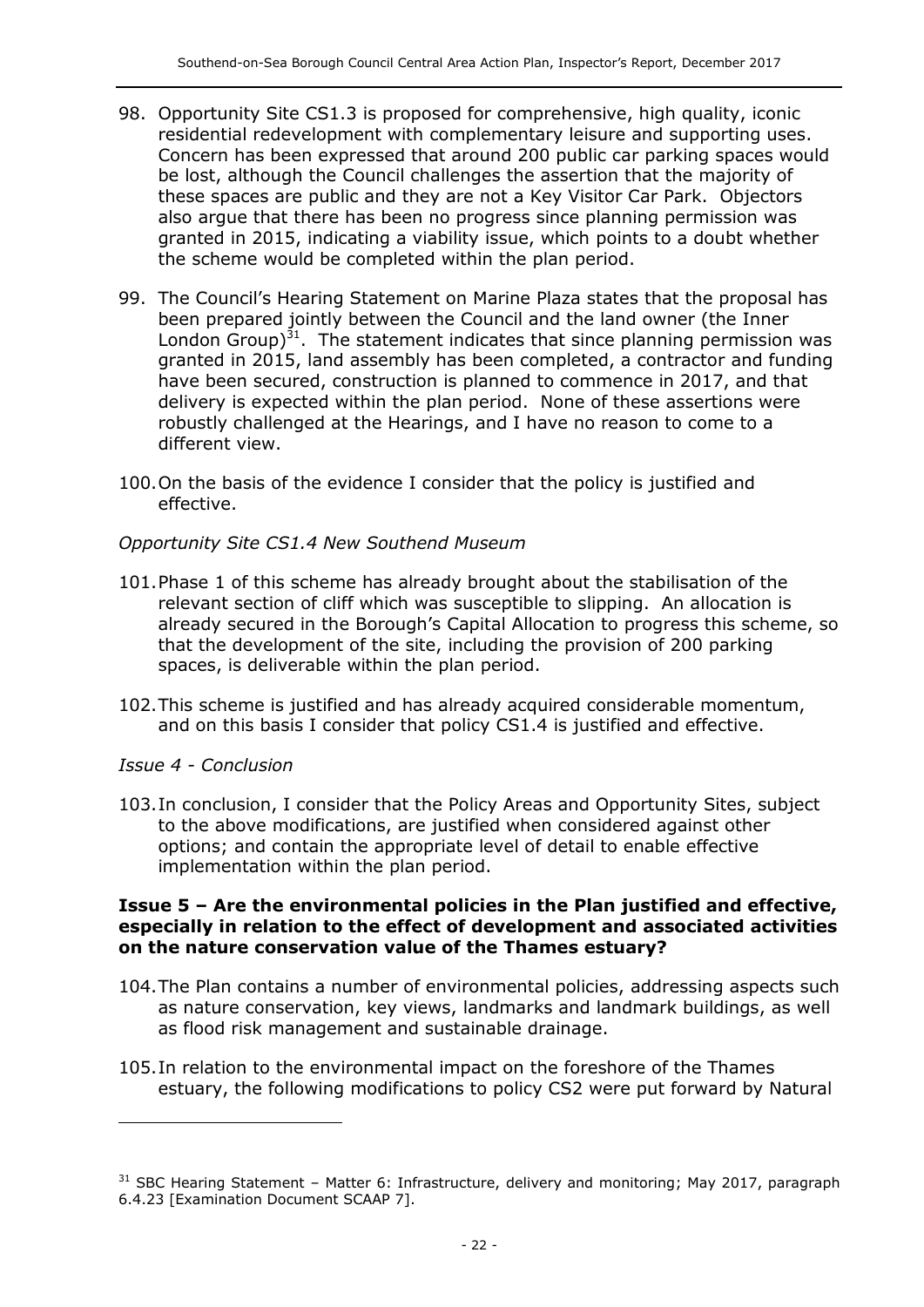# England:

(i) The policy should ensure that all future development should give appropriate weight to international, European, national and local nature designations **[MM16]**;

(ii) Development which adversely affects SSSIs will not normally be permitted; SSSIs and locally designated sites which have an important role in meeting overall biodiversity targets and contributing to the public enjoyment of nature conservation should be protected **[MM17]**;

(iii) The policy should not permit development proposals that would result in significant harm to the foreshore nature conservation designations that cannot be avoided, adequately mitigated, or as a last resort, compensated for **[MM18]**;

(iv) The policy should not normally permit development proposals that adversely affect SSSIs, unless there are exceptional circumstances, which the modifications sets parameters for **[MM19]**; and

(v) *Policy CS3.2 should state that proposals for waterfront development will need* to demonstrate that there will be no unacceptable impact on the conservation objectives or features of Benfleet and Southend Marshes Special Protection Area, Ramsar and SSSI **[MM20]**.

- 106.These modifications, which acknowledge the importance of the Thames estuary, and in particular the foreshore, to nature conservation, are necessary for the Plan to be in accordance with national policy.
- 107.In response to whether the Plan should include policies covering design excellence, the historic environment and green infrastructure, the Council points out that both the Core Strategy and the DMD contain overarching policies for the Borough, including the Central Area, addressing these matters. The DMD reflects the spatial vision and objectives of the Core Strategy and includes detailed local policies for the management of development, design excellence, the historic environment and green infrastructure.

#### *Issue 5 - Conclusion*

108.In conclusion, I consider that the environmental policies in the Plan, subject to the above modifications, are justified and effective matters, especially in relation to the effect of development and associated activities on the nature conservation value of the Thames estuary.

#### **Issue 6 – Is the Plan deliverable in terms of the adequacy of the existing and proposed infrastructure and the viability of the key development proposals? How will the monitoring arrangements work?**

*Infrastructure*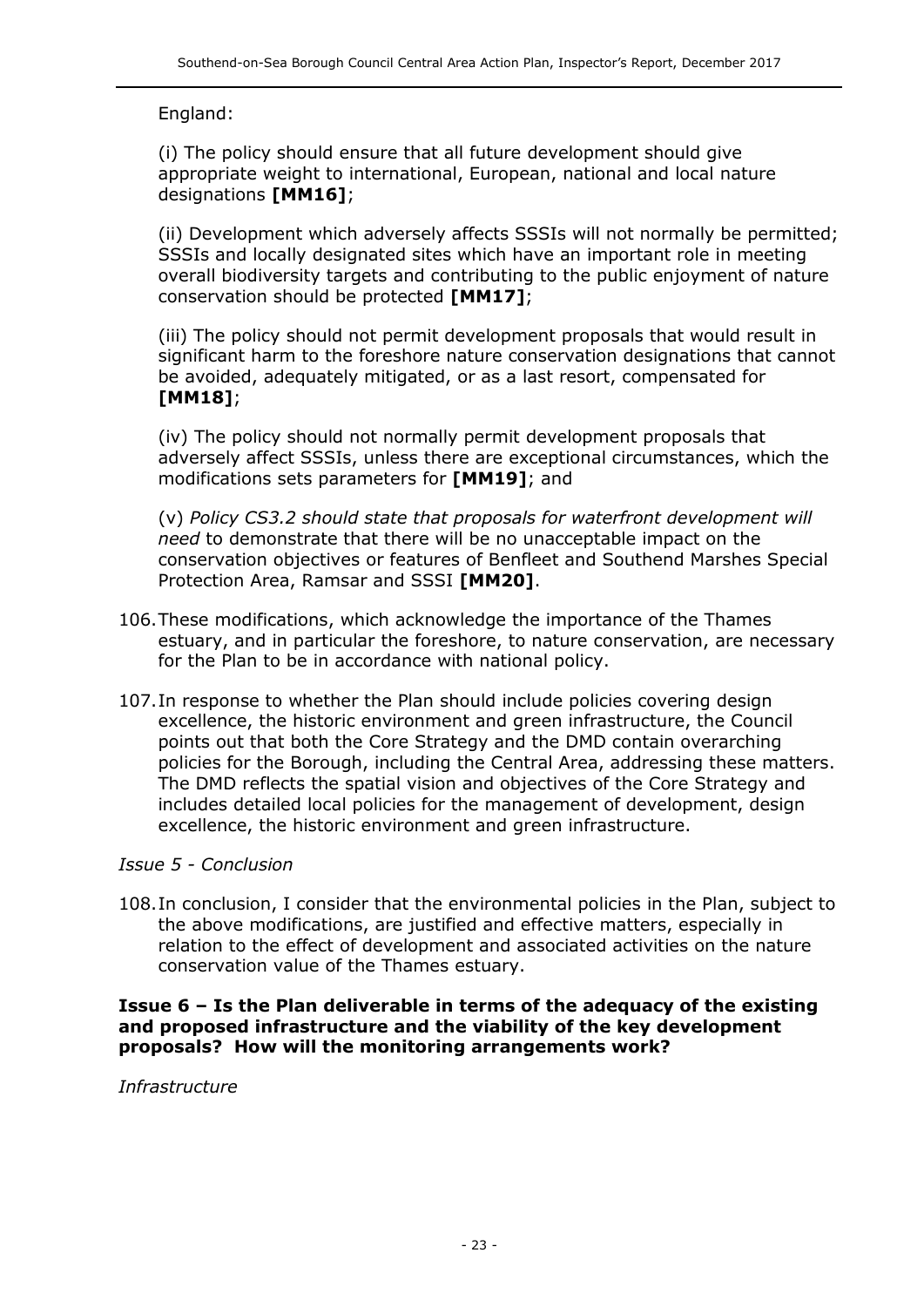- 109. The Council has issued an Infrastructure Delivery Plan  $(IDP)^{32}$ , which identifies a list of infrastructure provision, plus broad timescales for delivery, responsibility and costs. The IDP was put together following discussions between the Council and a variety of infrastructure providers, which has ensured a comprehensive understanding of what is needed. These providers were also asked to prioritise their infrastructure requests and identify critical projects. None of these providers object to the Plan.
- 110.The Council considers that there are no 'showstoppers' affecting the delivery of the Plan, and that the projects which are critical to the delivery of the Core Strategy, and hence the Plan, have been completed. Two of these critical schemes, which are located inside the Central Area, are the police station refurbishment and cliff slip risk reduction.
- 111.The IDP also identifies some transport related projects as critical or essential to mitigate the impacts arising from the development proposed and anticipated during the plan period. These include:
	- (i) the A127 east-west strategic transport and freight corridor improvements, which are primarily outside the Central Area, and which are currently committed or being implemented or have already been completed;
	- (ii) public realm and public transport improvements, some of which have already taken place, for example the Victoria Gateway Scheme, which enable more effective pedestrian and public transport accessibility within the Central Area; and
	- (iii) local public transport measures, some of which have been implemented.
- 112.I have already covered the key implementation issues under Issue 3 above.
- 113.Some representors raise doubts over the continued availability of grants and whether this can be classified as a showstopper in relation to some projects. It is clear, however, that the Council has a good track record in attracting grant funding and that the Plan is based on realistic assumptions, to which the main infrastructure providers are in agreement.
- 114.The Council considers that there is no one critical path to the exclusion of all others for securing the effectiveness of the Plan. The highest priority measures have been completed or are sufficiently committed to with the necessary funding secured, and will be delivered in the short term.
- 115.Concerns were raised that the remaining length of the plan period is too short, especially if there are problems with the Council's data base in relation to critical areas such as car parking, and that in view of these considerations, it would make sense to focus on a new version of the Plan. The car parking considerations have already been covered in Issue 3 above. I disagree with

<sup>&</sup>lt;sup>32</sup> Navigus Planning, on behalf of SBC: Southend-on-Sea Borough Council: Infrastructure Delivery Plan (IDP); February 2015.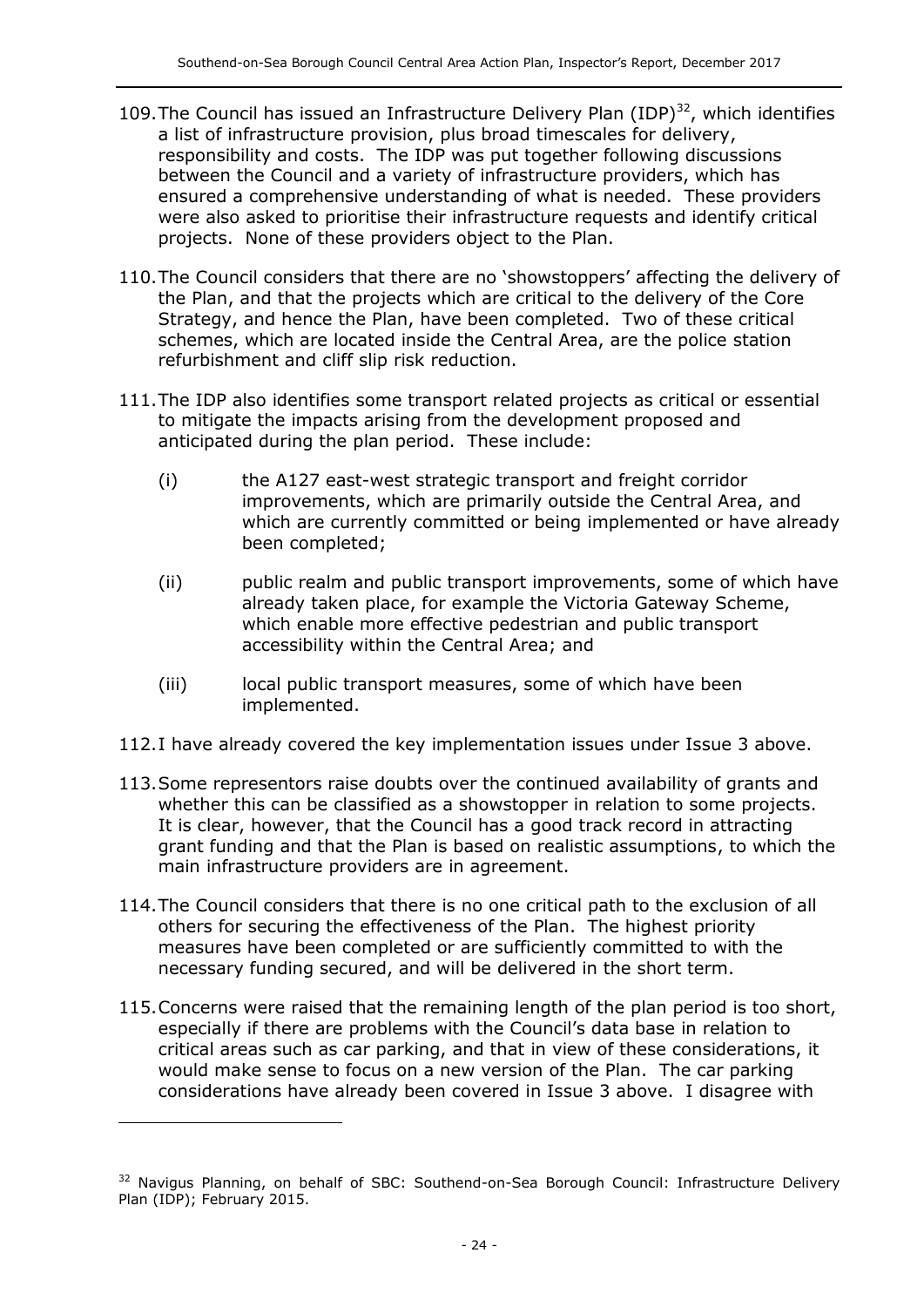the recommendation to effectively abandon this Plan and start afresh for several reasons.

- 116.Firstly, there are several important schemes which the Plan proposes to deliver prior to 2021, which require strategic guidance from an adopted Plan; increased certainty for decision making in relation to new development is needed sooner rather than later. Secondly, a considerable amount of work has already been undertaken by the Council to progress the Plan thus far, much of which would have to be duplicated if the plan-making process were to start again, involving additional expense for the Council, without seeing an end product for some time. Thirdly, the Council has already committed a significant amount of financial resources into the preparation of the Plan, including the expense of this Examination, much of which would be wasted if the Plan were to be abandoned at this late stage. Fourthly, the timing for this representation should have been made at the start of the plan process, not at what is effectively close to the end of the process.
- 117.The likelihood of implementation of specific policies, Opportunity Sites and schemes has been addressed under Issue 4 above.

#### *Monitoring*

118.Monitoring arrangements are outlined in the Implementation and Monitoring Section of the Plan. This identifies a number of monitoring indicators and targets. Although one representation argues for monitoring to be addressed as a policy in the Plan, the Council refers to policy CP9 in the Core Strategy, and I agree that this policy provides adequate guidance for monitoring arrangements with no need for a duplicate policy to be included in the Plan. The modification to commit to keep car parking capacity under review **[MM21]** is required for the Plan to be justified in view of the importance of parking to the local economy and in particular tourism.

#### *Issue 6 - Conclusion*

119.In conclusion, I consider that the Plan, subject to the above modification, is deliverable in relation to the existing and proposed infrastructure provision, and that the monitoring system is fit for purpose.

# **Issue 7 – Is the housing provision in the Plan sustainable?**

- 120.The Plan exceeds the Core Strategy housing provision by a considerable margin, and I address the implications of this in Issue 1 above. No soundness issues stem from this. However, there is clearly no need to further increase the housing provision in the Plan as suggested by a number of representors. This includes one suggestion for an additional allocation of about 600 dwellings at Roots Hall within this Plan, on the existing ground of Southend United Football Club (SUFC), although this could be an issue for subsequent Plans, depending on how likely SUFC are to relocate their ground to Fossett's Farm, which is also located outside the Plan area.
- 121.In relation to affordable housing (AH), the Council argues that policy DM7 in the Council's DMD sets out the overarching approach to AH in the Borough, including the parameters for dwelling mix, size and type, and that this has recently been augmented by the recently adopted Interim Affordable Housing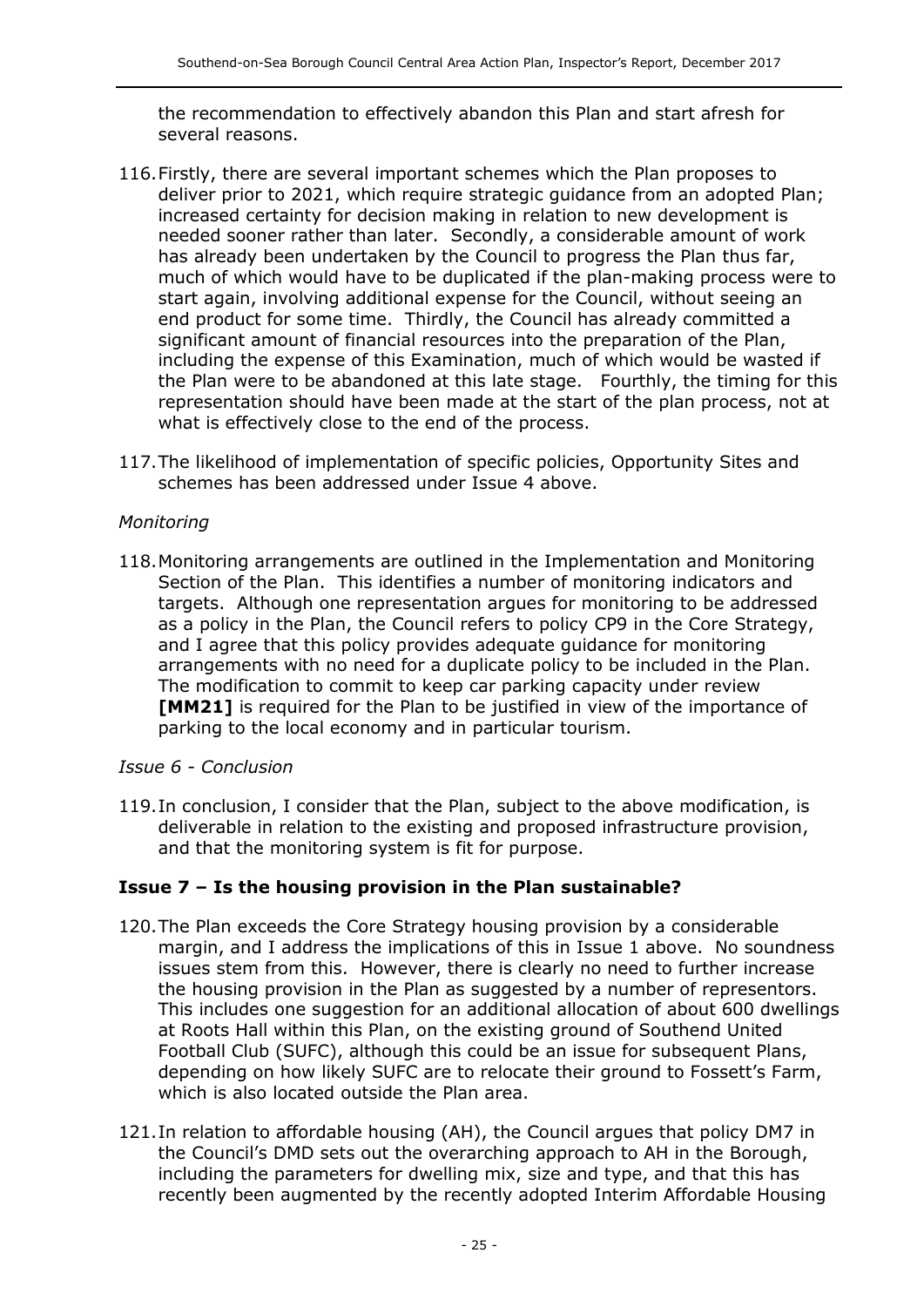Policy as corporate policy to supplement Core Strategy policy CP8 and DMD policy DM7. Explanatory text in paragraph 69 of the Plan makes reference to the above policy framework and I therefore do not consider that there is any justification for further commentary on this matter in the Plan.

122.In terms of specialist housing, I note that the Core Strategy and DMD contain policy guidance for managing new student accommodation, supported by policy PA3 for Elmer Square Policy Area. The Core Strategy and DMD also set a framework for key worker housing, for nurses and other health workers. This includes an indicative tenure mix target in policy DM7 of 40% for intermediate housing, which has been exceeded in recent schemes.

# *Issue 7 - Conclusion*

 $\overline{a}$ 

123.In relation to Issue 7, I conclude that the housing provision in the Plan is sustainable and is consistent with national policy.

# **Assessment of Legal Compliance**

124.My examination of the legal compliance of the Plan is summarised below.

- The SCAAP is identified within the approved LDS (February 2017) which sets out an expected adoption date of December 2017. The Local Plan's content is compliant with the LDS, although its timing for adoption is likely to slip by a few months.
- Consultation on the Plan and the MMs was carried out in compliance with the Council's Statement of Community Involvement (SCI). The SCI was adopted in 2013 and consultation has been compliant with the requirements therein, including the consultation on the post-submission proposed 'main modification' (MM) changes.
- 125.Regarding the **Sustainability Appraisal,** the Plan has been prepared at each stage with iterative input from the Sustainability Appraisal (SA), the latest version of which was submitted along with the submitted Plan . There was some criticism that the SA did not place sufficient emphasis on the economy and in particular, tourism. I consider, however, that the SA is well balanced in its emphasis on the main strands of sustainability, and the value of tourism to the local economy is acknowledged.
- 126.The Council argues that the Plan responds positively to the main recommendations of the SA, and it has documented the key policies which have been amended in line with the SA's recommendations in response to my questions at the Hearings<sup>33</sup>. These amendments cover all the main strands of sustainability, including the need for more detail to protect and enhance the natural environment, which the modified objective 10 does; the need for the Plan to refer to the potential for new schools in the Sutton and Victoria Gateway policy areas is a further example where the SA has addressed the social strand of sustainability, which the Plan has taken on board; and finally,

<sup>&</sup>lt;sup>33</sup> Additional Document 1 in response to Inspector's Further Questions: Further Detail of where the SA has informed the SCAAP [Examination Document 031].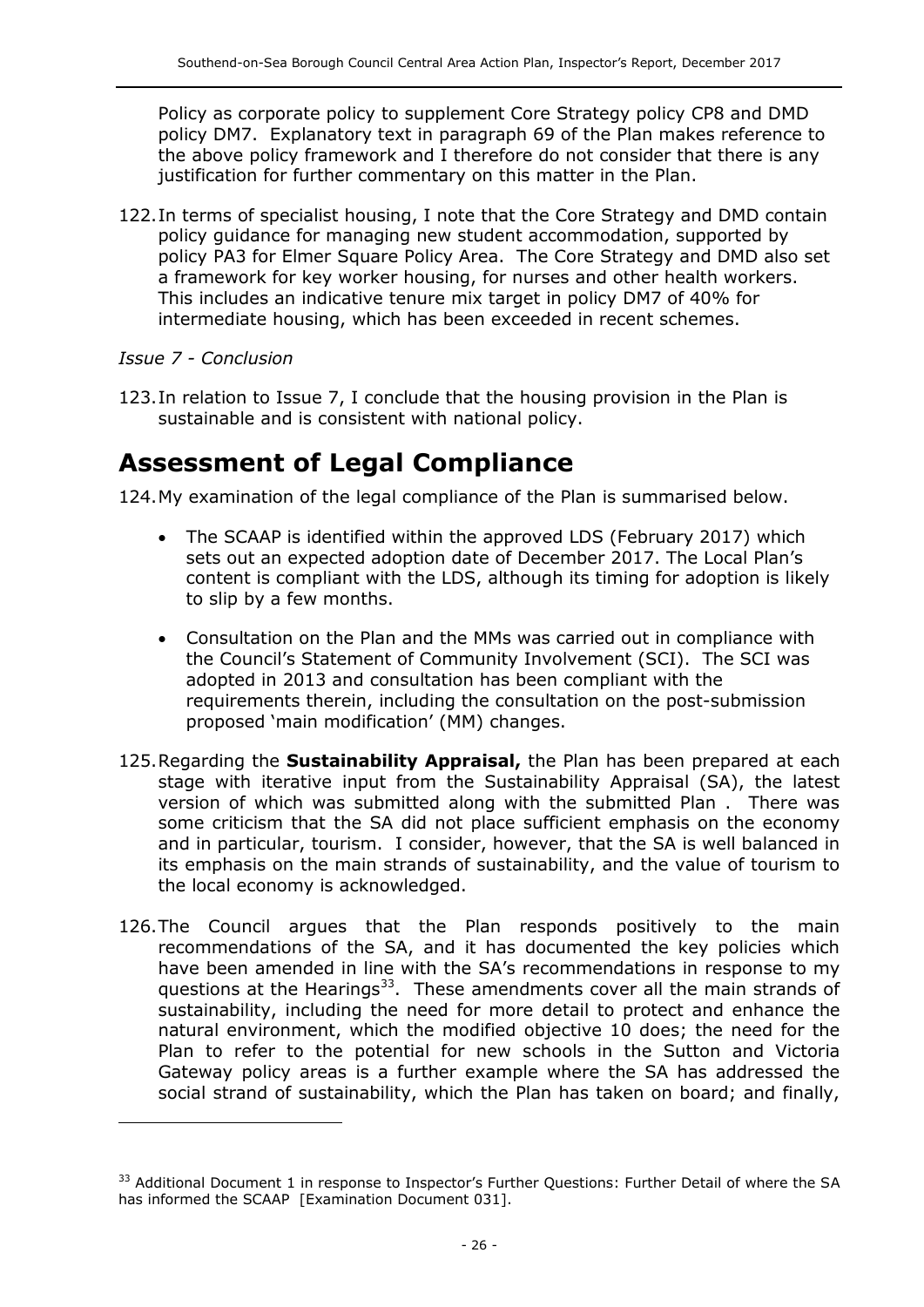in relation to the economic strand of sustainability, the SA suggests that there should be clear policy criteria to deliver policy CS3.1 in relation to Marine Plaza in a similar way to the way policy CS1.2 sets a framework for Seaway.

- 127.There are several other SA recommendations which the Plan has embraced, including the need for more consistent policy wording on urban greening, emphasising the urgent need for redevelopment at Queensway, deleting a site at Warrior Square in view of its unlikely deliverability within the plan period, and the identification of some matters to consider as part of the monitoring of the Plan. All of these illustrate the iterative nature of the Plan in relation to the SA, which I consider to be a dynamic as opposed to a paper exercise.
- 128.Given that the realistic strategic alternatives for the Central Area of Southend were addressed in the Core Strategy, I consider that the SA has made appropriate and balanced recommendations across the main strands of sustainability, and that no sector, including tourism, has been side-lined. In many aspects the SA supports the Plan, including its attempts to reduce reliance on the private car and encourage modal shift towards walking, cycling and public transport.
- 129.Other key aspects of the Plan which are supported by the SA include encouraging development at relatively high densities where sites are in close proximity to employment, retail, community and leisure uses within the town centre, as well as its attempts to draw a sensitive balance between the town's growth and the conservation and management of its environment, including the foreshore of the Thames estuary.
- 130.A key issue of the Plan relates to tourism and whether the sustainable transport approach of the Plan is justified and realistic. This runs through much of the Examination, and I deal with it in more detail when I consider subsequent parts of the Plan, and especially those in relation to Issue 3 above.
- 131.In summary I consider that the SA has been carried out adequately.
- 132. The **Habitats Regulations** Appropriate Assessment (AA) Screening Report<sup>34</sup> concluded that the Local Plan, in conjunction with the Core Strategy, will not have a significant effect on European sites and that an AA is not required.
- 133.The Plan includes policies designed to secure that the development and use of land in the local planning authority's area contribute to the mitigation of, and adaptation to, climate change.
- 134.The Plan complies with all relevant legal requirements, including the 2004 Act (as amended) and the 2012 Regulations.
- 135.The Plan complies with national policy except where indicated and modifications are recommended.

 $34$  SBC: Habitat Regulations Assessment - Screening Report (Draft); June 2016 [Examination Document SD9].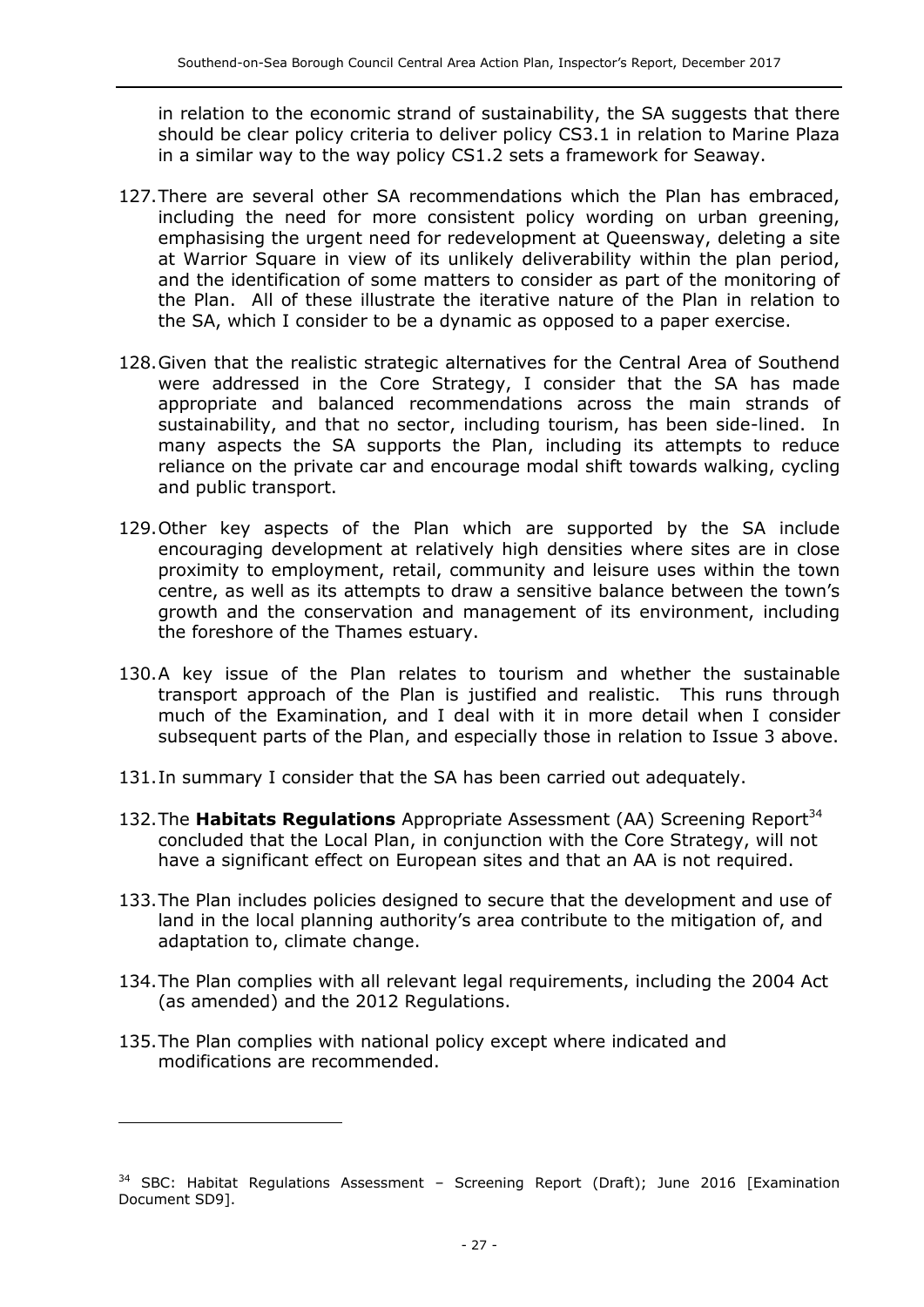# **Overall Conclusion and Recommendation**

- 136.The Plan has a number of deficiencies in relation to soundness for the reasons set out above which mean that I recommend non-adoption of it as submitted, in accordance with Section 20(7A) of the 2004 Act. These deficiencies have been explored in the main issues set out above.
- 137.The Council has requested that I recommend main modifications to make the Plan sound and/or legally compliant and capable of adoption. I conclude that with the recommended main modifications set out in the Appendix, the Southend Central Area Action Plan satisfies the requirements of Section 20(5) of the 2004 Act and meets the criteria for soundness in the National Planning Policy Framework.

*Mike Fox*

Inspector

This report is accompanied by the Appendix containing the Main Modifications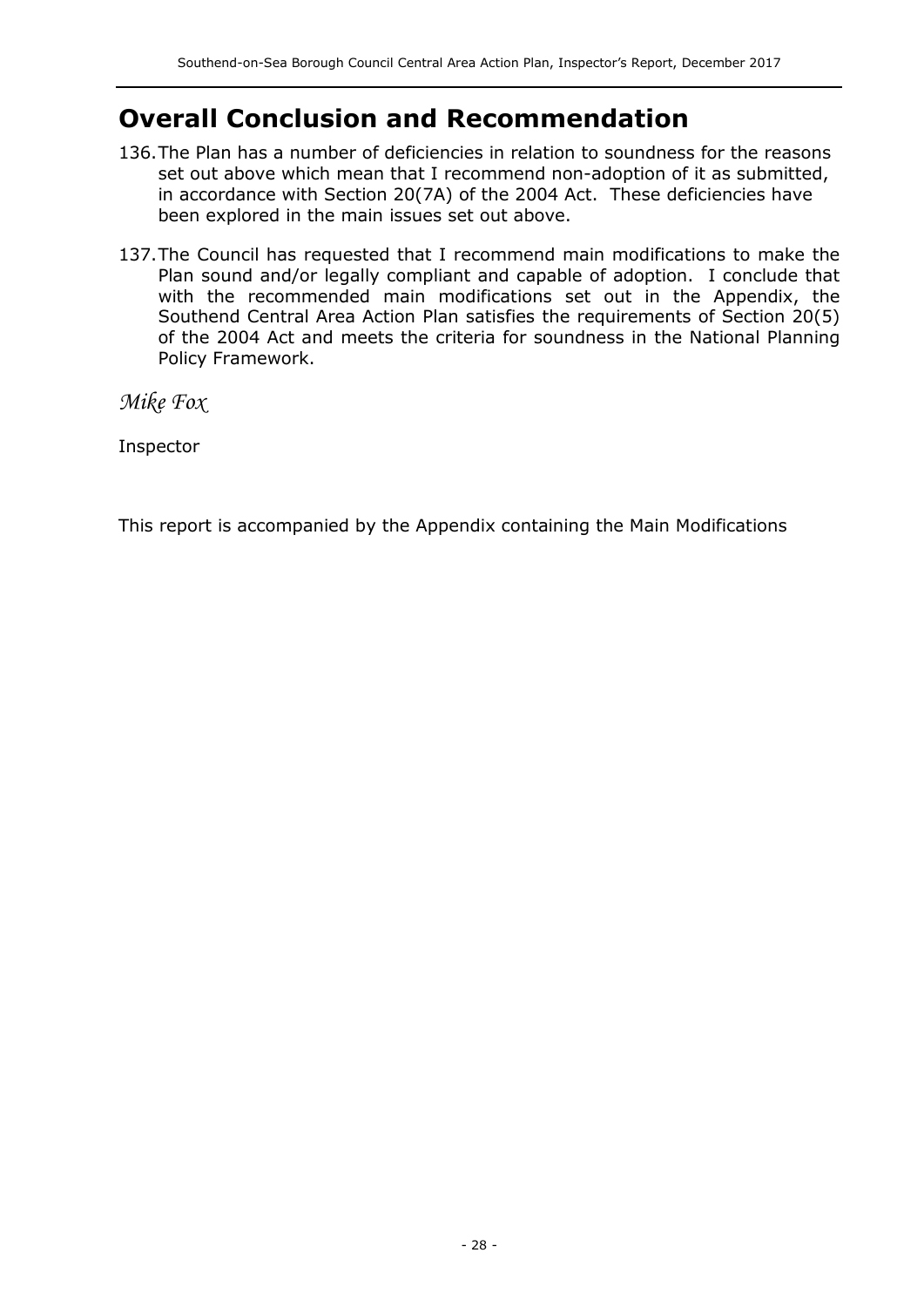# **Appendix – Main Modifications**

The modifications below are expressed either in the conventional form of strikethrough for deletions and underlining for additions of text, or by specifying the modification in words in *italics*.

The page numbers and paragraph numbering below refer to the submission local plan, and do not take account of the deletion or addition of text.

| Ref             | Page | Policy/<br>Paragraph | <b>Main Modification</b>                                                                                                                                                                                                                                                                                                                                                                                                                                                                                                                                                                                                                                                                                              |  |
|-----------------|------|----------------------|-----------------------------------------------------------------------------------------------------------------------------------------------------------------------------------------------------------------------------------------------------------------------------------------------------------------------------------------------------------------------------------------------------------------------------------------------------------------------------------------------------------------------------------------------------------------------------------------------------------------------------------------------------------------------------------------------------------------------|--|
| MM1             | 12   | 29                   | New strategic objective (6): To support the viability<br>and vitality of the town centre, so that it remains<br>the first reference for all forms of retail development<br>and for other town centre uses attracting large<br>numbers of people and creates an environment that<br>encourages investment in the Central Area.                                                                                                                                                                                                                                                                                                                                                                                         |  |
| MM <sub>2</sub> | 20   | <b>DS1.1</b>         | Add after National Planning Policy Framework<br>(NPPF):, so that the town centre remains the first<br>preference for all forms of retail development and<br>for other town centre uses attracting large numbers<br>of people to support the centre's viability and vitality<br>and encourage investment.                                                                                                                                                                                                                                                                                                                                                                                                              |  |
| MM <sub>3</sub> | 20   | <b>DS1.2</b>         | Insert new section (3) and renumber subsequent<br>sections:<br>New retail or any other<br>development must not be detrimental to those living<br>or working nearby, for example by causing undue<br>noise or disturbance.                                                                                                                                                                                                                                                                                                                                                                                                                                                                                             |  |
| MM4             | 42   | Para 135             | Change text as follows: The Study identifies around<br>2,550 There are 3,142 publicly available paid for car<br>parking spaces to the south of the Central Area,<br>within approximately 10 minutes' walk from the<br>shoreline (see Appendix 9), serving both<br>the<br>seafront and southern parts of the Southend Central<br>Area. 2,562 of these spaces are located in publicly<br>available key visitor car parks (Table 5). As a result<br>of the peak capacity issues, as identified by the<br>Study, and to support the vitality and viability of the<br>central seafront area, it is expected that there will<br>be no net loss of public key visitor car parking to the<br>south of the Central Area. Given |  |
| MM <sub>5</sub> | 42   | Para 136             | Amend first bullet point: Ensure there is no net loss<br>in key visitor car parking to the south of the Central<br>Area (for the purposes of policy DS5.2.b, these are<br>the key visitor car parks (Table 5) located within 10<br>minutes' walk of the shoreline (see Map 4)                                                                                                                                                                                                                                                                                                                                                                                                                                         |  |
| MM <sub>6</sub> | 43   | After para 136       | New para after para 136 and renumber subsequent<br>paragraphs: Development proposals that come<br>forward on key visitor car parking areas to the south<br>of the Central Area (as defined by Map 4) will need<br>to ensure that there is no net loss within the key                                                                                                                                                                                                                                                                                                                                                                                                                                                  |  |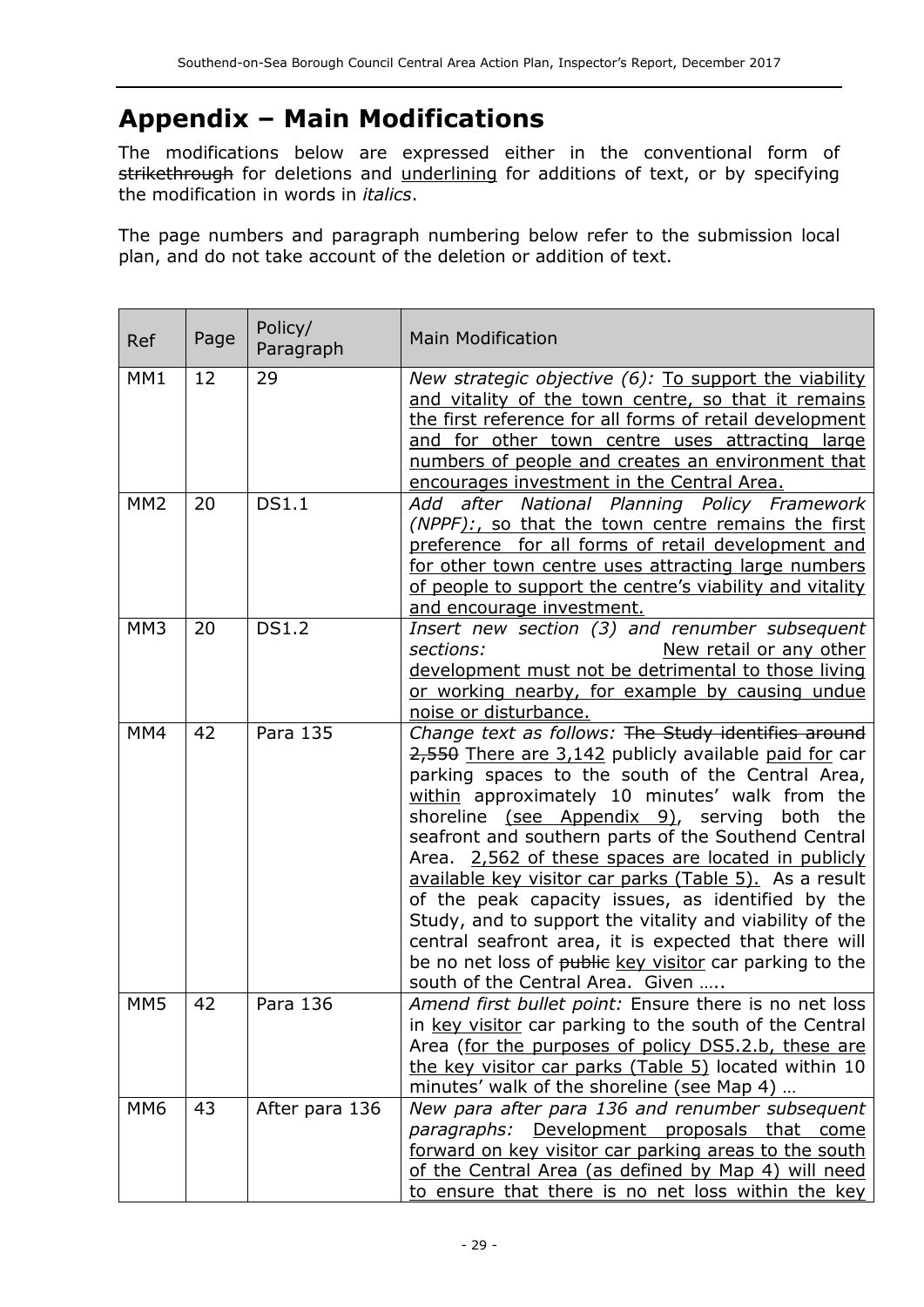| <b>Ref</b>      | Page | Policy/<br>Paragraph | <b>Main Modification</b>                                                                                                                                                                                                                                                                                                                                                                                                                                                                                                                                                                                                                                                                                                                                                                                              |  |
|-----------------|------|----------------------|-----------------------------------------------------------------------------------------------------------------------------------------------------------------------------------------------------------------------------------------------------------------------------------------------------------------------------------------------------------------------------------------------------------------------------------------------------------------------------------------------------------------------------------------------------------------------------------------------------------------------------------------------------------------------------------------------------------------------------------------------------------------------------------------------------------------------|--|
|                 |      |                      | visitor car parks as identified in the SCAAP (policy<br>DS5.2.b) and Table 5. Any planning application<br>would need to be accompanied by a detailed<br>transport assessment that would include an analysis<br>of the impact of the additional parking demand<br>generated by the proposed development on the<br>identified key visitor car parks, having regard to<br>parking standards, linked/combined<br>adopted<br>existing trips, availability of parking in other<br>convenient locations, and opportunities for further<br>mode shift through the travel plan process.<br>Any<br>change in parking provision as a result of major<br>redevelopment must not undermine the resort's<br>ability to accommodate visitor trips, recognising the<br>peaks and troughs of demand for car parking.                   |  |
| MM7             | 43   | After MM5            | Insert new Map 4 which identifies the 10 minute<br>walking distance isochrone from the foreshore,<br>within which policy DS5.2.b is operational. Update<br>numbering of all subsequent maps.<br>Insert the Map as set out in Appendix A of this<br>Schedule.                                                                                                                                                                                                                                                                                                                                                                                                                                                                                                                                                          |  |
| MM <sub>8</sub> | 43   | After MM6            | Insert new Table 5, which identifies all the key<br>visitor car parks within the area defined by Map 4,<br>to include both the parking spaces within the<br>individual car parks and the cumulative total.<br>Table 5: Key Visitor Car Parks to the south of the<br>Central Area within the area identified by Map 4*<br><b>Key Visitor Car Park</b><br>Number of<br>Spaces*<br>211<br><u>Fairheads</u><br>478<br><b>Seaway</b><br>Royals **<br>426<br>125<br>Shorefield<br>York Road<br>93<br>249<br><b>Tylers</b><br>74<br>Alexander Street<br>126<br>Clarence<br>585<br>Western Esplanade Central<br><u> 128</u><br>Western Esplanade East<br>67<br>Eastern Esplanade<br><b>Total</b><br><u>2,562</u><br>*As per Car Parking Study for the Central Area of<br>Southend (base date May 2016)<br>** Private Car Park |  |
| MM <sub>9</sub> | 45   | DS5.2.b              | Delete existing text and replace with: Require any<br>development proposals that come forward on key<br>visitor car parking areas in the south of the<br>Southend Central Area (as identified in Table 5 and                                                                                                                                                                                                                                                                                                                                                                                                                                                                                                                                                                                                          |  |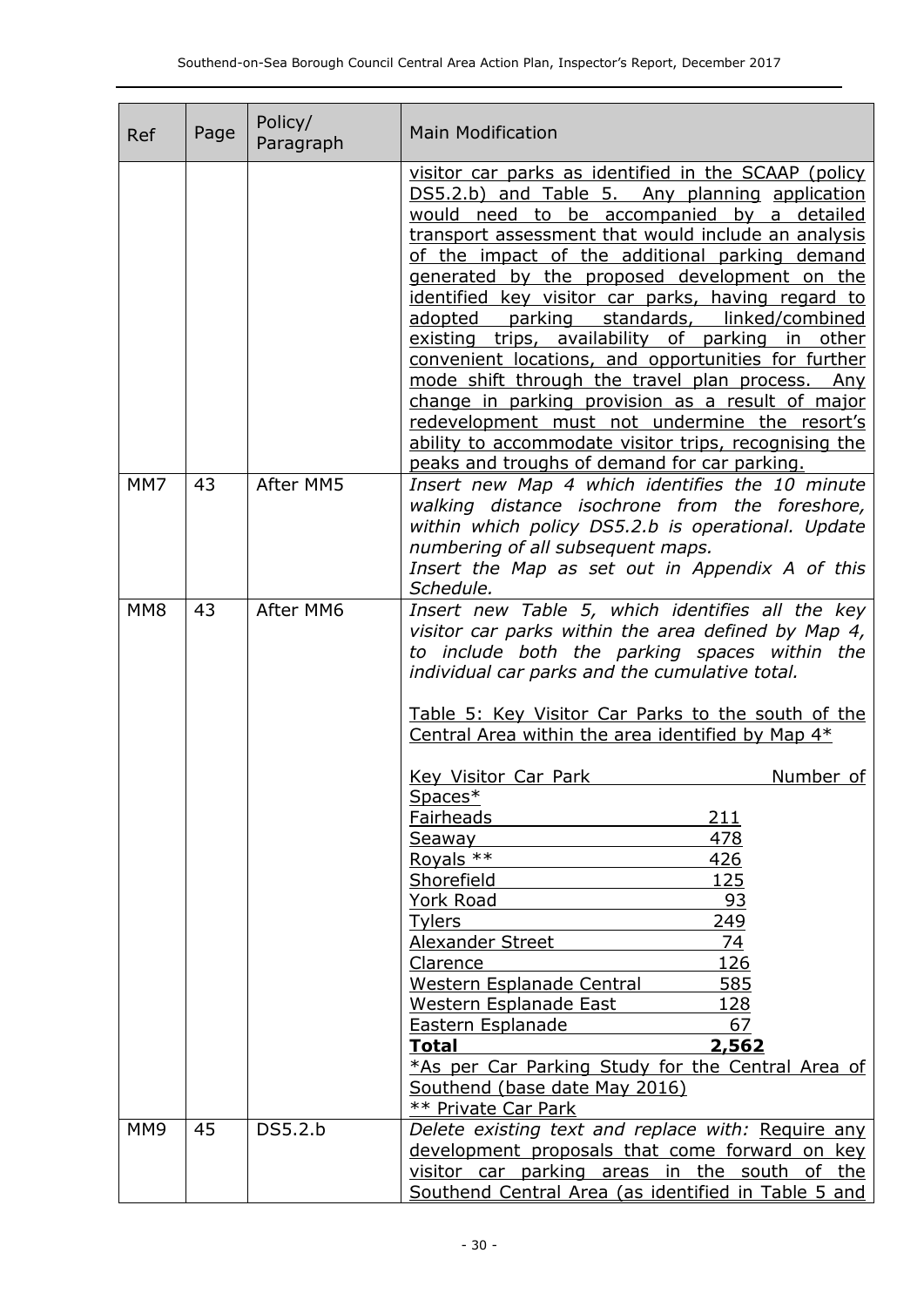| Ref         | Page | Policy/<br>Paragraph        | <b>Main Modification</b>                                                                                                                                                                                                                                                                                                                                                                                                                                                                                                                                                                                                                                                                                                                                                                                                                                                                                                                                   |  |  |
|-------------|------|-----------------------------|------------------------------------------------------------------------------------------------------------------------------------------------------------------------------------------------------------------------------------------------------------------------------------------------------------------------------------------------------------------------------------------------------------------------------------------------------------------------------------------------------------------------------------------------------------------------------------------------------------------------------------------------------------------------------------------------------------------------------------------------------------------------------------------------------------------------------------------------------------------------------------------------------------------------------------------------------------|--|--|
|             |      |                             | Map 4) to ensure that there is no loss of key visitor<br>car parking; any planning application in these areas<br>would need to be accompanied by a detailed<br>transport assessment that would include an analysis<br>of the impact of the additional parking demand<br>generated by the proposed development on the<br>identified key visitor car parks, having regard to:<br>(i) Adopted parking standards<br>(ii) Consideration<br>of the extent to which<br>linked/combined trips and opportunities for<br>further mode shift through the travel plan<br>process will reduce the need for additional<br>publicly available car parking spaces;<br>Availability of parking to the south of the<br>(iii)<br>Central Area within the area shown in Map<br>4; and<br>(iv)<br>The need for any replacement parking to<br>be provided within the area shown in Map<br>4, where it should be secured through a<br>planning condition or obligation as part of |  |  |
|             |      |                             | the overall development scheme<br>or o<br>through another means acceptable to the<br>Council.                                                                                                                                                                                                                                                                                                                                                                                                                                                                                                                                                                                                                                                                                                                                                                                                                                                              |  |  |
| <b>MM10</b> | 71   | PA7.3.ii                    | Amend policy PA7.3.ii as follows: Any development<br>of the Opportunity Site should address a need for<br>replacement car parking provision in line with policy<br>DS5:<br>Transport,<br>Access<br>and<br>Public<br>Realm,<br>identifying how any displaced parking needs are to<br>be met on the site or in the south of the Central<br>Area this part of the town centre and explore the<br>potential for relocating the travel centre on the<br>of the site where applicable to<br>northern extent<br>provide for enhanced passenger transport facilities<br>and improved pedestrian connectivity to the town<br>centre and Central Railway Station.                                                                                                                                                                                                                                                                                                    |  |  |
| <b>MM11</b> | 84   | PA8.2                       | Add new second sentence: The tenure split and<br>affordability of the proposed new accommodation<br>will not preclude existing residents displaced by the<br>redevelopment from being permanent occupiers<br><i>in</i><br>the new scheme.                                                                                                                                                                                                                                                                                                                                                                                                                                                                                                                                                                                                                                                                                                                  |  |  |
| <b>MM12</b> | 86   | PA9.2,<br>second<br>line    | Change to: redevelopment of this site to achieve a<br>replacement or larger convenience store fronting<br>Sutton                                                                                                                                                                                                                                                                                                                                                                                                                                                                                                                                                                                                                                                                                                                                                                                                                                           |  |  |
| <b>MM13</b> | 72   | Section 5.9<br>Aims, para 3 | Insert at end of para 3: Car parking will<br>be<br>addressed within this integrated approach to<br>development, which combines with other objectives<br>for the policy area, and contributes to the vitality<br>and viability of the central seafront area.                                                                                                                                                                                                                                                                                                                                                                                                                                                                                                                                                                                                                                                                                                |  |  |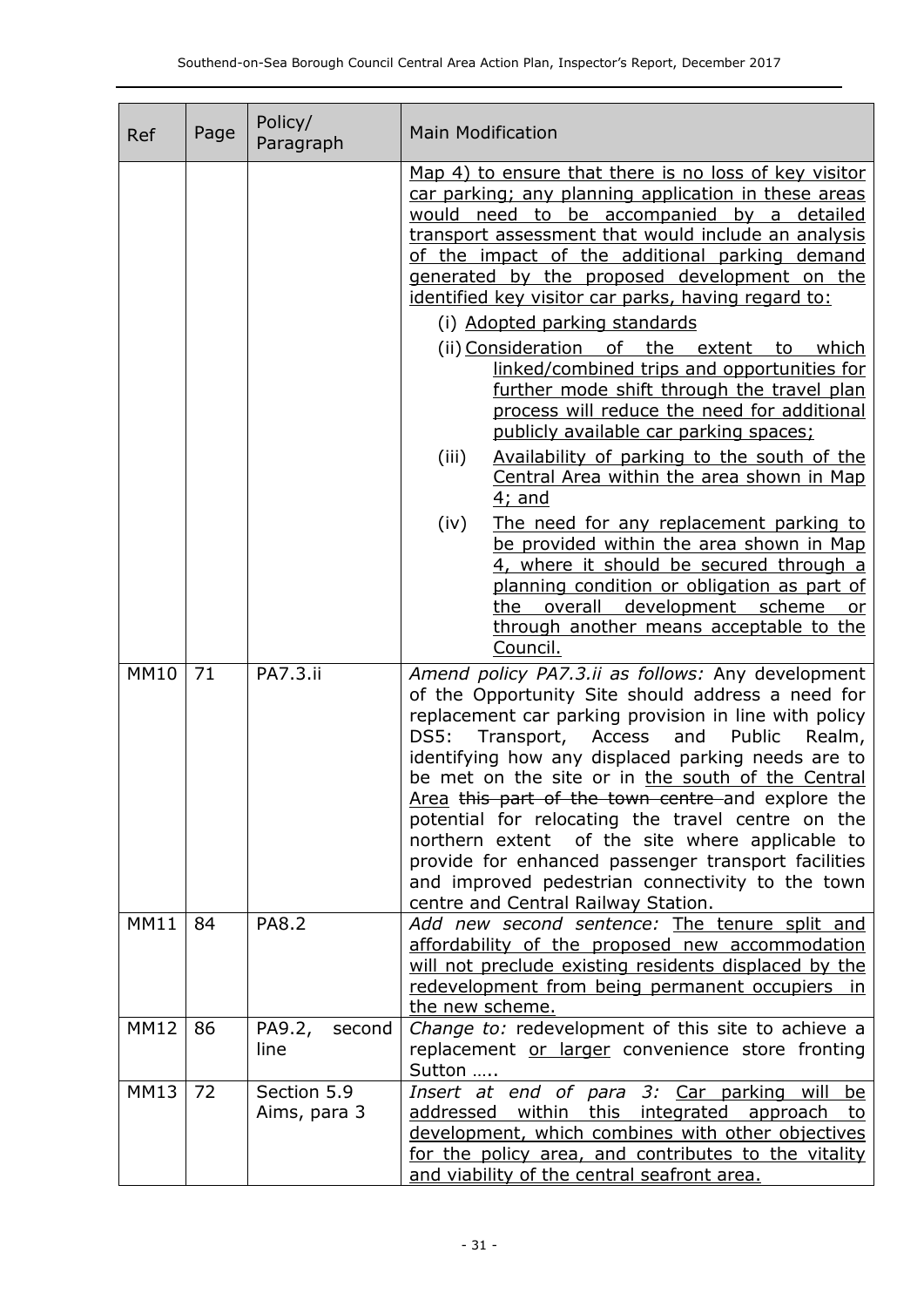| Ref         | Page | Policy/<br>Paragraph | <b>Main Modification</b>                                                                                                                                                                                                                                                                                                                                                                                                                                                                                                                                                                                                                                                                                                                                                                                                                                                                                                                                                                     |  |
|-------------|------|----------------------|----------------------------------------------------------------------------------------------------------------------------------------------------------------------------------------------------------------------------------------------------------------------------------------------------------------------------------------------------------------------------------------------------------------------------------------------------------------------------------------------------------------------------------------------------------------------------------------------------------------------------------------------------------------------------------------------------------------------------------------------------------------------------------------------------------------------------------------------------------------------------------------------------------------------------------------------------------------------------------------------|--|
| <b>MM14</b> | 74   | CS1.1.f              | Amend policy CS1.1.f as follows: f. seek to maintain<br>foreshore views by restricting not normally permit<br>development south of the sea wall where a proposal<br>has the potential to adversely affect a European site<br>or cause significant harm to a Site of Special<br>Scientific Interest (SSSI) or adversely impact on<br>foreshore views. Any proposed use will also have to<br>be water-compatible as defined in the Planning<br>Practice Guidance;                                                                                                                                                                                                                                                                                                                                                                                                                                                                                                                              |  |
| <b>MM15</b> | 75   | CS1.3.d              | Amend policy CS1.3.d as follows: Use creative<br>lighting and public art to strengthen identity and<br>connectivity. New lighting should be arranged so as<br>to avoid direct illumination of the foreshore or<br>excessive glare when viewed from the foreshore;                                                                                                                                                                                                                                                                                                                                                                                                                                                                                                                                                                                                                                                                                                                            |  |
| <b>MM16</b> | 77   | Para 200             | Amend third sentence of para as follows: All future<br>activity and development will need to ensure that<br>they do not adversely affect the interests of the<br>nature conservation designations on the foreshore,<br>giving appropriate weight to their importance as an<br>national<br>locally<br>international, European,<br>or<br>designated sites.                                                                                                                                                                                                                                                                                                                                                                                                                                                                                                                                                                                                                                     |  |
| <b>MM17</b> | 78   | After Para 205       | Insert new paragraphs after paragraph 205, and<br>renumber subsequent paragraphs as<br>follows:<br>Development which adversely affects a site of<br>national importance (SSSI) will not normally be<br>permitted. In cases where an adverse effect on the<br>special interest of the SSSI is considered to be<br>likely, but the benefits of the development are<br>shown to clearly outweigh both the impacts on the<br>special features of the site and any broader impact<br>on the wider network of SSSIs, an exception may be<br>made. Consultation may be required with Natural<br>England to ensure reasonable steps are taken to<br>further the conservation and enhancement of the<br>special interest features of the SSSI.<br>Locally designated sites (local nature reserves and<br>local wildlife sites) are non-statutory but have an<br>important role to play in meeting overall biodiversity<br>targets and contributing to the public enjoyment of<br>nature conservation. |  |
| <b>MM18</b> | 78   | CS2.1.b              | Amend policy CS2.1.b as follows: Not permit<br>development proposals that will result in significant<br>harm to have an adverse impact, either directly or<br>indirectly, on the foreshore designations that cannot<br>be avoided, adequately mitigated, or as a last<br>resort, compensated for.                                                                                                                                                                                                                                                                                                                                                                                                                                                                                                                                                                                                                                                                                            |  |
| <b>MM19</b> | 78   | CS2.1.c              | Amend policy CS2.1.c as follows: Not normally<br>permit development proposals that adversely affect<br>a site of national importance (SSSI).<br>In cases                                                                                                                                                                                                                                                                                                                                                                                                                                                                                                                                                                                                                                                                                                                                                                                                                                     |  |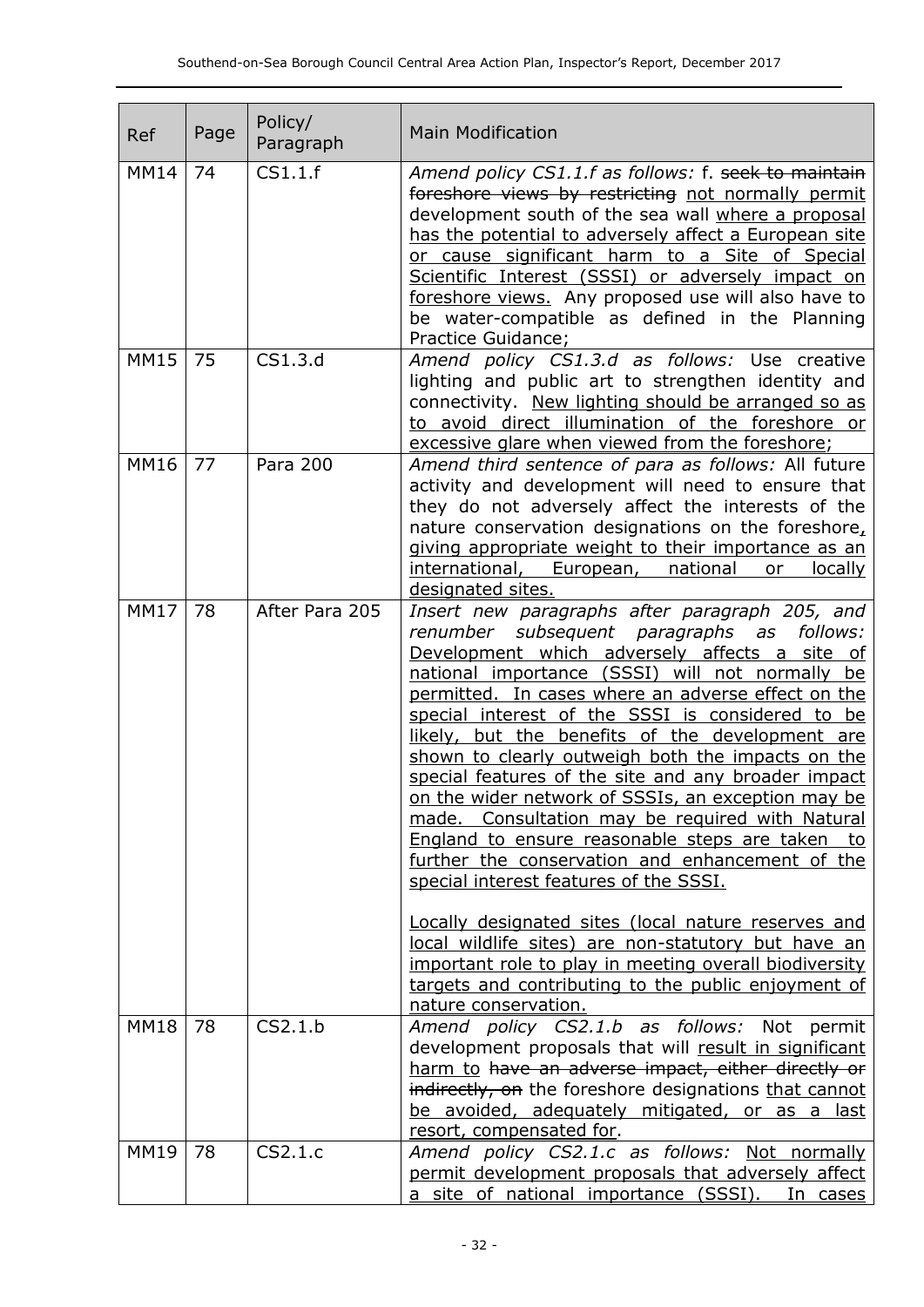| Ref         | Page | Policy/<br>Paragraph                                        | <b>Main Modification</b>                                                                                                                                                                                                                                                                                                                                                                                                                                                                                                                                                                                                                                                                                                                                                                                                                                |  |
|-------------|------|-------------------------------------------------------------|---------------------------------------------------------------------------------------------------------------------------------------------------------------------------------------------------------------------------------------------------------------------------------------------------------------------------------------------------------------------------------------------------------------------------------------------------------------------------------------------------------------------------------------------------------------------------------------------------------------------------------------------------------------------------------------------------------------------------------------------------------------------------------------------------------------------------------------------------------|--|
|             |      |                                                             | where an adverse effect on the special interest of<br>SSSI is considered likely, but the benefits of the<br>development are shown to clearly outweigh both the<br>impacts on the special features of the site and any<br>broader impact on the wider framework of SSSIs, an<br>exception may be made.<br>In cases where<br>development proposals will result in significant harm<br>to a SSSI, in exceptional circumstances the Council<br>may make exceptions for development proposals on<br>a Site of Special_Scientific Interest (SSSI), only if it<br>can be demonstrated that:<br>(i) there are no alternative solutions; and<br>(ii) the reasons for the development clearly<br>outweigh the nature conservation value of<br>the site and is in the public interest;                                                                             |  |
| <b>MM20</b> | 80   | CS3.2                                                       | Amend policy CS3.2 as follows: 2. Proposals for<br>waterfront development within the Central Seafront<br>facilities<br>and<br>improved<br>will<br>to<br>Area<br>need<br>demonstrate that there will be no unacceptable<br>navigation,<br>biodiversity<br>impact<br>upon<br><u>the</u><br>conservation objectives or features of Benfleet and<br>Southend Marshes Special Protection Area, Ramsar<br>and SSSI, flood risk or the special character and<br>designations of the area.                                                                                                                                                                                                                                                                                                                                                                      |  |
| <b>MM21</b> | 94   | Implementation<br>and Monitoring<br>Table:<br>Policy<br>DS5 | Amend third column (Monitoring Indicators and<br>Targets) DS5.1 as follows: DS5.1 Providing the level<br>of publicly available car parking provision to support<br>the vitality and viability of the Central Area:<br>Keep car parking capacity, demand and traffic<br>management provisions under review<br>to.<br>ensure that this capacity remains at a level to<br>support the vitality and viability of Southend<br>Central Area.<br>Monitor the success in achieving no net loss<br>of permanent publicly available key visitor car<br>parking (Table 5, 2,562 spaces) to the south<br>of the railway line Central Area (Map 4).<br>Monitor any net change in overall paid-for<br>public parking within Central Area South<br>(3,142 spaces) as outlined in Appendix 9.<br>As Core Strategy policy CP3.<br>As Development Management policy DM15. |  |
| <b>MM22</b> | 113  | Following<br>Appendix 8                                     | New Appendix 9, as follows:<br><u>Appendix 9 – Publicly available paid for parking in</u><br>Central Area South (as defined in Map 4)<br>Please insert table as set out in Appendix B of this<br>schedule.                                                                                                                                                                                                                                                                                                                                                                                                                                                                                                                                                                                                                                              |  |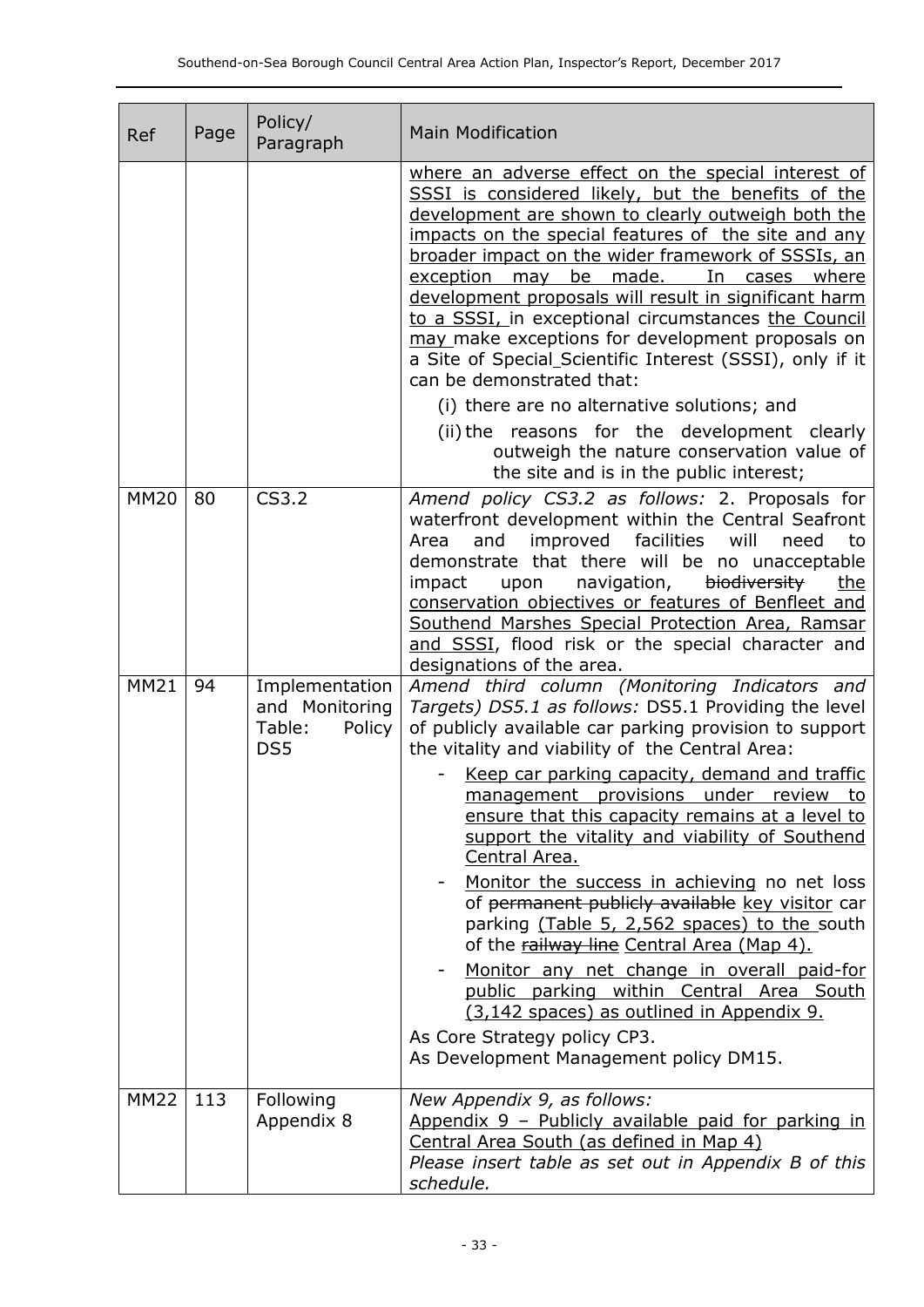

Crown copyright and database rights 2017 Ordnance Survey 100019680

Scale 1:15,000